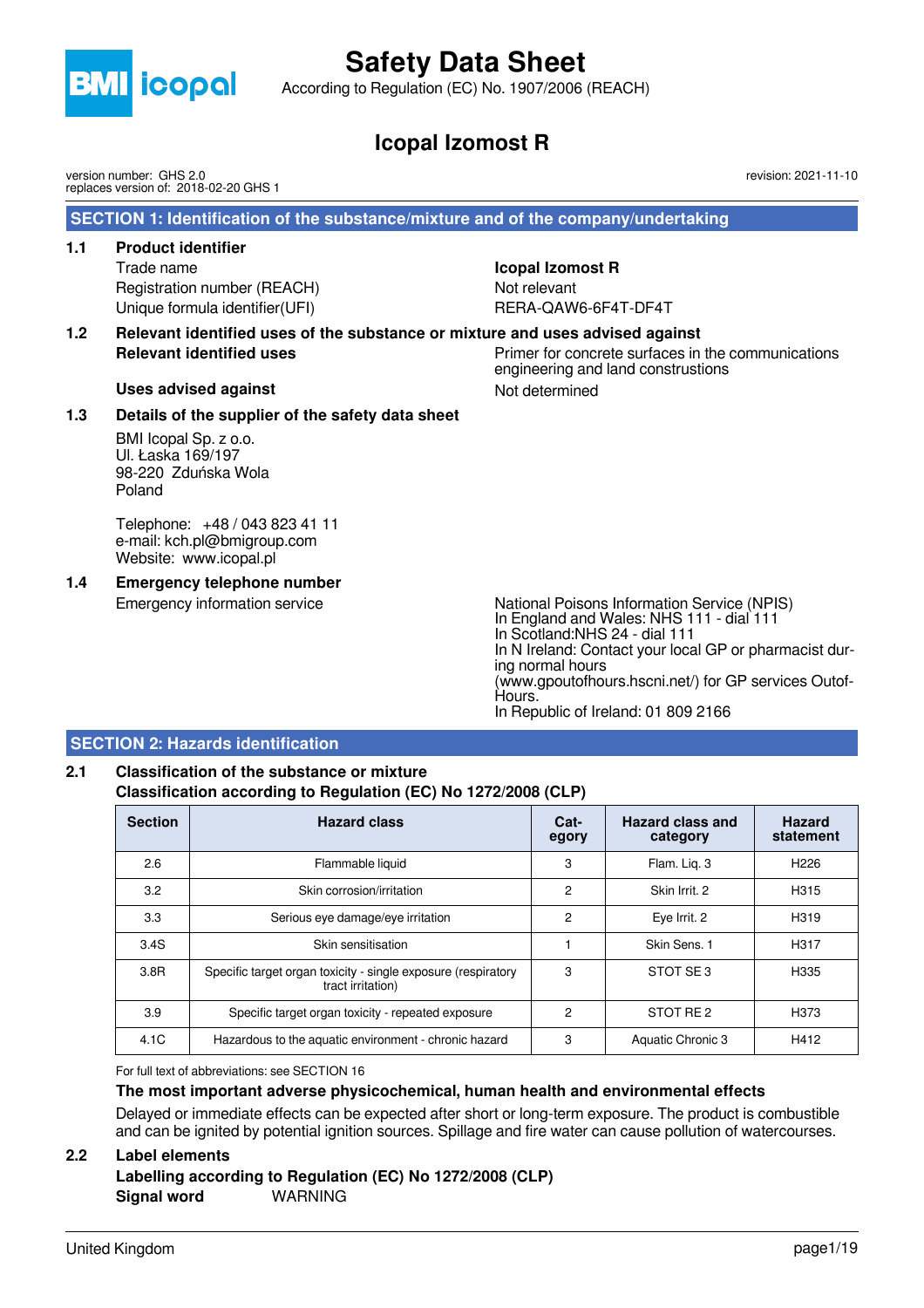

According to Regulation (EC) No. 1907/2006 (REACH)

## **Icopal Izomost R**

version number: GHS 2.0 replaces version of: 2018-02-20 GHS 1

> **Pictograms GHS02, GHS07,**

**GHS08**

revision: 2021-11-10



## **Hazard statements**

| H226<br>H315<br>H317<br>H319<br>H335       | Flammable liquid and vapour.<br>Causes skin irritation.<br>May cause an allergic skin reaction.<br>Causes serious eye irritation.<br>May cause respiratory irritation. |
|--------------------------------------------|------------------------------------------------------------------------------------------------------------------------------------------------------------------------|
| H373                                       | May cause damage to organs (hearing organs) through prolonged or repeated expos-<br>ure.                                                                               |
| H412                                       | Harmful to aquatic life with long lasting effects.                                                                                                                     |
| <b>Precautionary statements</b>            |                                                                                                                                                                        |
| P210                                       | Keep away from heat, hot surfaces, sparks, open flames and other ignition sources. No<br>smoking.                                                                      |
| P260                                       | Do not breathe mist/vapours/spray.                                                                                                                                     |
| P273                                       | Avoid release to the environment.                                                                                                                                      |
| P280                                       | Wear protective gloves/protective clothing/eye protection.                                                                                                             |
| P302+P352                                  | IF ON SKIN: Wash with plenty of soap and water.                                                                                                                        |
| P304+P340                                  | IF INHALED: Remove person to fresh air and keep comfortable for breathing.                                                                                             |
| P312                                       | Call a POISON CENTER or doctor if you feel unwell.                                                                                                                     |
| P403+P233                                  | Store in a well-ventilated place. Keep container tightly closed.                                                                                                       |
| P501                                       | Dispose of contents / container to an approved waste disposal.                                                                                                         |
| <b>Hazardous ingredients for labelling</b> | Xylene<br>Pitch, petroleum, arom.                                                                                                                                      |

**Ethylbenzene** 

#### **2.3 Other hazards**

There is no additional information.

#### **Results of PBT and vPvB assessment**

This mixture does not contain any substances that are assessed to be a PBT or a vPvB.

## **SECTION 3: Composition/information on ingredients**

### **3.1 Substances**

not relevant (mixture)

#### **3.2 Mixtures**

| <b>Name of substance</b> | <b>Identifier</b>                                                                    | Wt%       | <b>Classification acc. to GHS</b> | <b>Notes</b> |
|--------------------------|--------------------------------------------------------------------------------------|-----------|-----------------------------------|--------------|
| Asphalt, oxidized        | CAS No<br>64742-93-4<br>EC No<br>265-196-4<br>REACH Reg. No<br>01-2119498270-36-xxxx | $50 - 75$ | not classified                    | <b>OEL</b>   |
|                          |                                                                                      |           |                                   |              |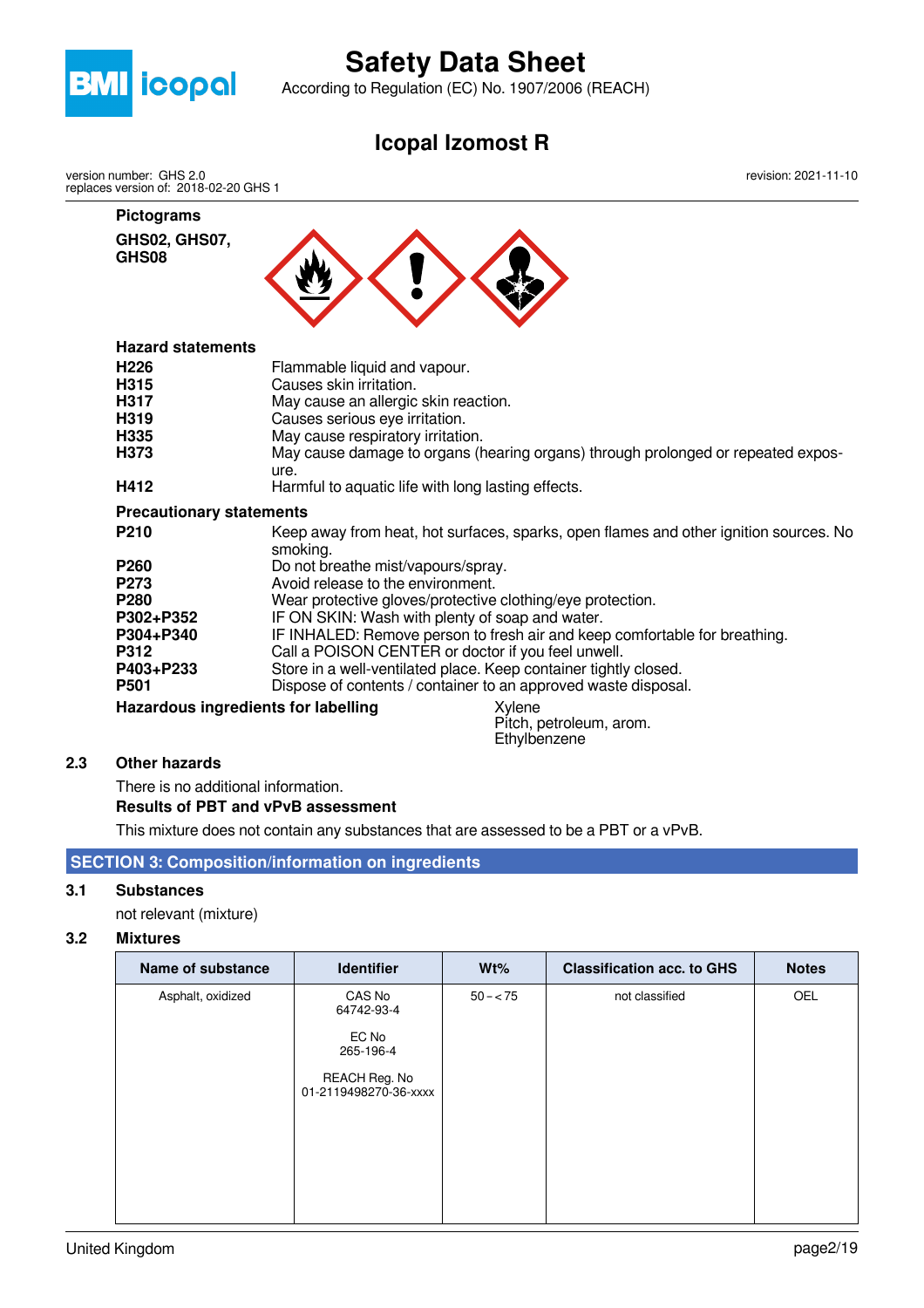

According to Regulation (EC) No. 1907/2006 (REACH)

## **Icopal Izomost R**

version number: GHS 2.0 replaces version of: 2018-02-20 GHS 1

| Name of substance       | <b>Identifier</b>                                                                                               | Wt%       | <b>Classification acc. to GHS</b>                                                                                                                                                                          | <b>Notes</b>           |
|-------------------------|-----------------------------------------------------------------------------------------------------------------|-----------|------------------------------------------------------------------------------------------------------------------------------------------------------------------------------------------------------------|------------------------|
| Xylene                  | CAS No<br>1330-20-7<br>EC No<br>215-535-7<br>Index No<br>601-022-00-9<br>REACH Reg. No<br>01-2119488216-32-xxxx | $25 - 50$ | Flam. Lig. 3 / H226<br>Acute Tox. 4 / H312<br>Acute Tox. 4 / H332<br>Skin Irrit. 2 / H315<br>Eye Irrit. 2 / H319<br>STOT SE 3 / H335<br>STOT RE 2 / H373<br>Asp. Tox. 1 / H304<br>Aquatic Chronic 3 / H412 | <b>IOELV</b>           |
| ethylbenzene            | CAS No<br>$100 - 41 - 4$<br>EC No<br>202-849-4<br>Index No<br>601-023-00-4<br>REACH Reg. No<br>01-2119489370-35 | $10 - 25$ | Flam. Lig. 2 / H225<br>Acute Tox, 4 / H332<br>STOT RE 2 / H373<br>Asp. Tox. 1 / H304                                                                                                                       | GHS-HC<br><b>IOELV</b> |
| Pitch, petroleum, arom. | CAS No<br>68187-58-6<br>EC No<br>269-110-6<br>REACH Reg. No<br>01-2119539471-40-xxxx                            | $1 - 5$   | Skin Sens. 1 / H317<br>Carc. 1B / H350                                                                                                                                                                     | $\star$                |

#### **Notes**

Content of PAH  $= 1,37%$ 

GHS-HC:Harmonised classification (the classification of the substance corresponds to the entry in the list according to 1272/2008/EC, Annex VI)

IOELV: Substance with a community indicative occupational exposure limit value

OEL: Substance with a national occupational exposure limit value

| Name of substance | <b>Specific Conc. Limits</b> | <b>M-Factors</b> | <b>ATE</b>                                                                 | <b>Exposure route</b>        |
|-------------------|------------------------------|------------------|----------------------------------------------------------------------------|------------------------------|
| Xvlene            |                              |                  | 1,100 <sup>mg</sup> / <sub>kg</sub><br>11 <sup>mg</sup> / <sub>l</sub> /4h | dermal<br>inhalation: vapour |
| ethylbenzene      |                              | $\sim$           | 11 $mg/(4h)$                                                               | inhalation: vapour           |

For full text of abbreviations: see SECTION 16

#### **SECTION 4: First aid measures**

# **4.1 Description of first aid measures**

**General notes**

Do not leave affected person unattended. Remove victim out of the danger area. Keep affected person warm, still and covered. In all cases of doubt, or when symptoms persist, seek medical advice. In case of unconsciousness place person in the recovery position. Never give anything by mouth.

#### **Following inhalation**

Remove person to fresh air and keep comfortable for breathing. If breathing is irregular or stopped, immediately seek medical assistance and start first aid actions. Provide fresh air.

#### **Following skin contact**

Take off contaminated clothing. Remove the residues of the product with liquid paraffin or edible oil. Wash skin with water and soap or mild detergent. Remove contaminated/soaked clothes to safe place away from heat and sources of ignition.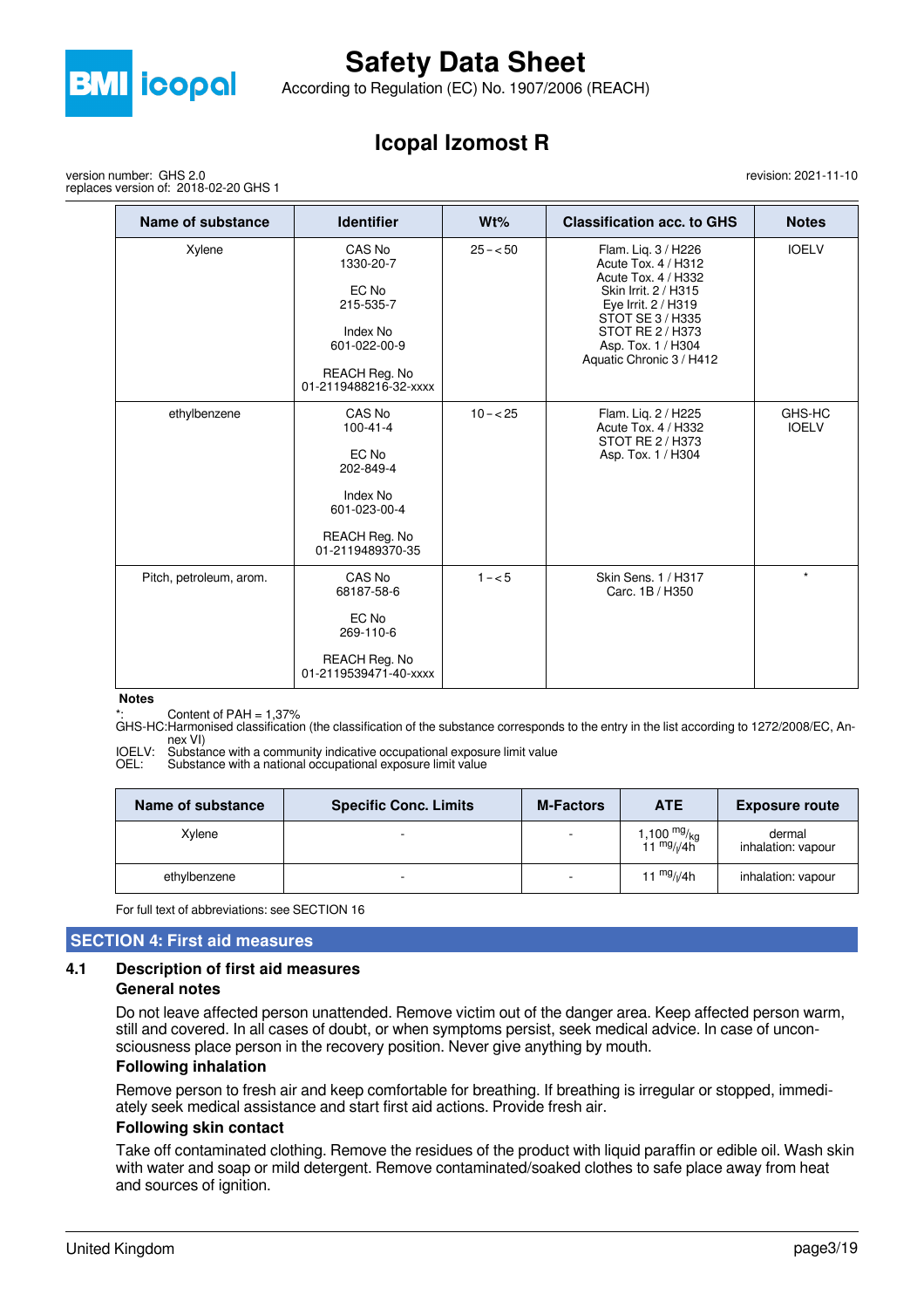

According to Regulation (EC) No. 1907/2006 (REACH)

## **Icopal Izomost R**

version number: GHS 2.0 replaces version of: 2018-02-20 GHS 1 revision: 2021-11-10

#### **Following eye contact**

Remove contact lenses, if present and easy to do. Continue rinsing. Irrigate copiously with clean, fresh water for at least 10 minutes, holding the eyelids apart. Seek medical advice immediately.

#### **Following ingestion**

Rinse mouth with water (only if the person is conscious). Conscious victim can drink 100-200 ml of liquid paraffin. Do not give milk or edible oils to drink. Do NOT induce vomiting. Get immediate medical advice/attention.

#### **4.2 Most important symptoms and effects, both acute and delayed**

Description of known symptoms following exposure, if relevant - see section 11.

### **4.3 Indication of any immediate medical attention and special treatment needed** Treat symptomatically.

#### **SECTION 5: Firefighting measures**

### **5.1 Extinguishing media**

#### **Suitable extinguishing media**

Water spray. Water mist. Foam. Fire extinguishing powder. Carbon dioxide (CO2). Sand.

#### **Unsuitable extinguishing media**

Water jet.

### **5.2 Special hazards arising from the substance or mixture**

Flammable. Do not use water jets - the risk of splash. Closed containers exposed to fire or high temperature can explode due to increased pressure inside. Cool closed containers exposed to fire with water spray. Solvent vapours are heavier than air and may spread along floors. Vapours may form explosive mixtures with air. Hot product may adhere to skin or clothes.

#### **Hazardous combustion products**

nitrogen oxides (NOx), carbon monoxide (CO), carbon dioxide (CO2), sulphur oxides (SOx), fumes

#### **5.3 Advice for firefighters**

In case of fire and/or explosion do not breathe fumes. Co-ordinate firefighting measures to the fire surroundings. Fire fighting crew should be adequately trained and equipped with self-contained breathing apparatus and full protective clothing. Do not allow firefighting water to enter drains or water courses. Collect contaminated firefighting water separately. Fight fire with normal precautions from a reasonable distance.

#### **SECTION 6: Accidental release measures**

#### **6.1 Personal precautions, protective equipment and emergency procedures**

Do not breathe vapours. Stop the leak if possible and safe to do so (seal, close the liquid isolation valve, put the leaking or damaged container to emergency container). Wear suitable protective equipment (including personal protective equipment referred to under Section 8 of the safety data sheet) to prevent any contamination of skin, eyes and personal clothing. The solvent contained in the mixture evaporates easily. Ensure adequate ventilation. Eliminate all sources of ignition. Vapors of the solvent are heavier than air, they can form an explosive mixture with air. Vapors may spread along the floor and reach distant ignition sources.

#### **For non-emergency personnel**

Remove persons to safety. Wearing of suitable protective equipment (including personal protective equipment referred to under Section 8 of the safety data sheet) to prevent any contamination of skin, eyes and personal clothing.

#### **For emergency responders**

Wear breathing apparatus if exposed to vapours/dust/spray/gases.

#### **6.2 Environmental precautions**

Keep away from drains, surface and ground water. If substance has entered a water course or sewer, inform the responsible authority. Retain contaminated washing water and dispose of it. Collect contaminated soil and dispose of it.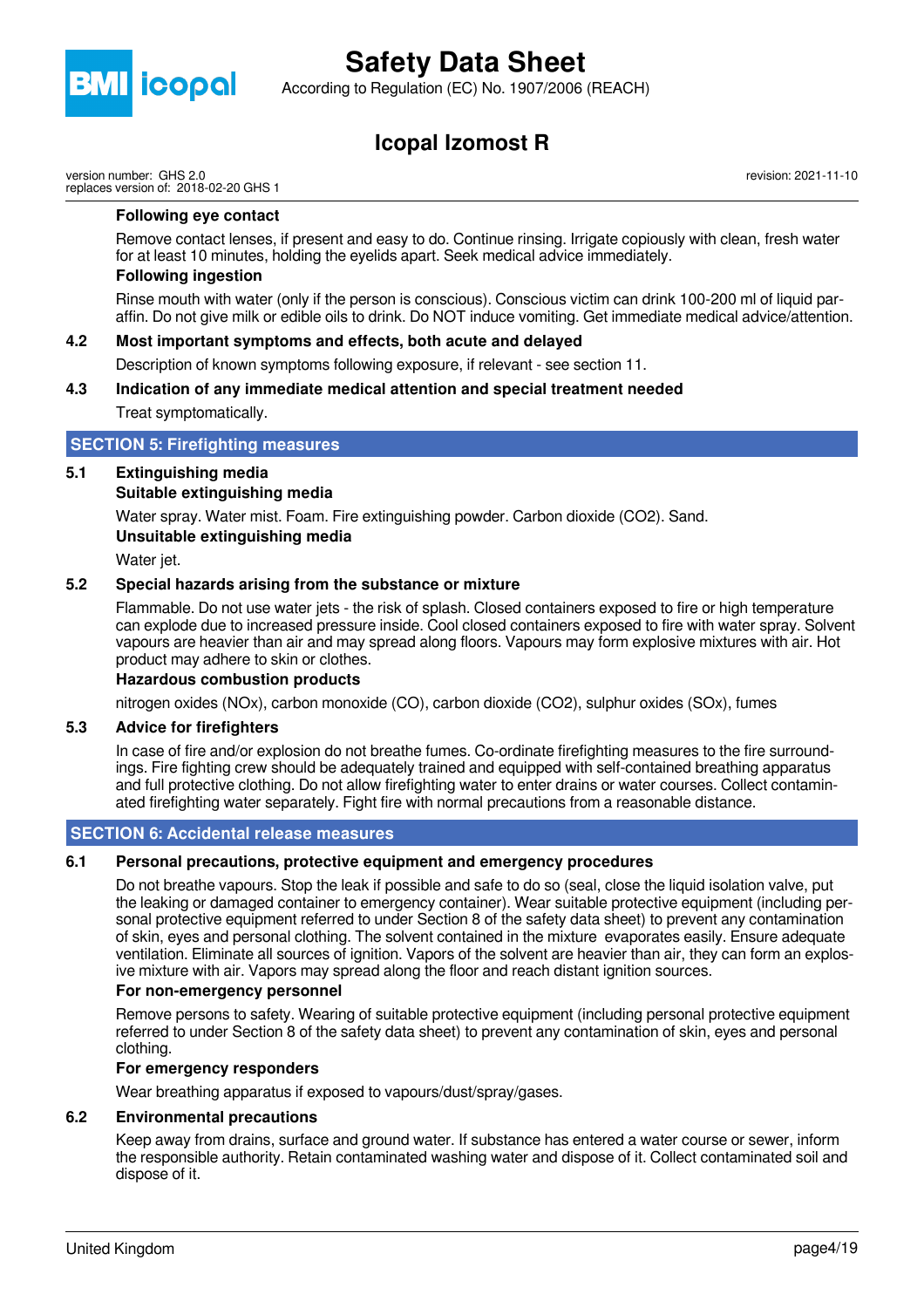

According to Regulation (EC) No. 1907/2006 (REACH)

## **Icopal Izomost R**

version number: GHS 2.0 replaces version of: 2018-02-20 GHS 1 revision: 2021-11-10

## **6.3 Methods and material for containment and cleaning up**

**Advice on how to contain a spill**

Bunding. Covering of drains.

#### **Advice on how to clean up a spill**

do not flush with water

Soak up with inert absorbent material (e.g. sand, silica gel, acid binder, universal binder). Use mechanical handling equipment

collect to labelled, closed waste container and remove for disposal

#### **Appropriate containment techniques**

Use of adsorbent materials.

#### **Other information relating to spills and releases**

Place in appropriate containers for disposal. Ventilate affected area.

#### **6.4 Reference to other sections**

Hazardous combustion products: see section 5. Personal protective equipment: see section 8. Incompatible materials: see section 10. Disposal considerations: see section 13.

#### **SECTION 7: Handling and storage**

#### **7.1 Precautions for safe handling**

Comply with the current legislation concerning the prevention of industrial risks. Control spills and residues, destroying them with safe methods (section 6). Containers which were opened must be carefully closed and kept upright to prevent leakage.

#### **Recommendations**

#### **Measures to prevent fire as well as aerosol and dust generation**

Use local and general ventilation. Avoidance of ignition sources. Keep away from sources of ignition - No smoking. Take precautionary measures against static discharge. Use only in well-ventilated areas. Use only non-sparking tools.

#### **Specific notes/details**

Vapours may form explosive mixtures with air.

#### **Advice on general occupational hygiene**

Wash hands after use. Do not eat, drink and smoke in work areas. Remove contaminated clothing and protective equipment before entering eating areas. Never keep food or drink in the vicinity of chemicals. Never place chemicals in containers that are normally used for food or drink. Keep away from food, drink and animal feedingstuffs.

#### **7.2 Conditions for safe storage, including any incompatibilities Managing of associated risks**

Keep container tightly closed and in a well-ventilated place. Use local and general ventilation. Keep only in the original container. Keep cool. Protect from sunlight.

#### **Flammability hazards**

Keep away from heat, hot surfaces, sparks, open flames and other ignition sources. No smoking. Take precautionary measures against static discharge. Protect from sunlight. Ensure easy access to fire fighting measures in the place of use and storage.

#### **Ventilation requirements**

Use local and general ventilation.

#### **7.3 Specific end use(s)**

See section 16 for a general overview.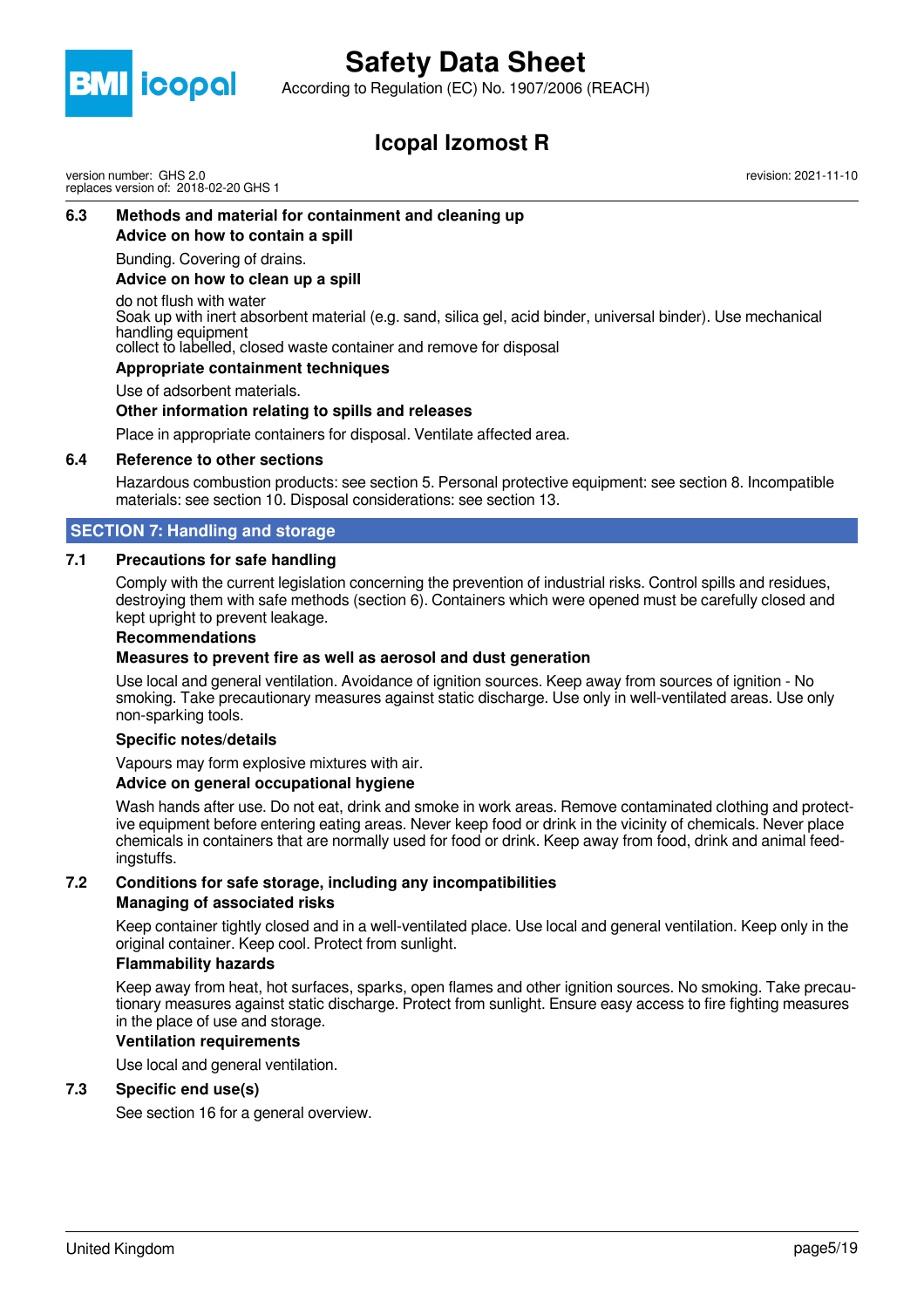

According to Regulation (EC) No. 1907/2006 (REACH)

## **Icopal Izomost R**

version number: GHS 2.0 replaces version of: 2018-02-20 GHS 1

#### **SECTION 8: Exposure controls/personal protection**

### **8.1 Control parameters**

### **National limit values**

**Occupational exposure limit values (Workplace Exposure Limits)**

| Cou<br>ntry | Name of agent                              | <b>CAS No</b>  | <b>Iden</b><br>tifier | <b>TWA</b><br>[ppm] | TWA<br>[mg]<br>m <sup>3</sup> | <b>STEL</b><br>[ppm] | <b>STEL</b><br>[mg]<br>m <sup>3</sup> | Ceil-<br>$ing-C$<br>[ppm] | Ceil-<br>ing-C<br>$\overline{\text{Im}}\text{g}/$<br>$[m^3]$ | <b>Nota</b><br>tion | <b>Sour</b><br>ce |
|-------------|--------------------------------------------|----------------|-----------------------|---------------------|-------------------------------|----------------------|---------------------------------------|---------------------------|--------------------------------------------------------------|---------------------|-------------------|
| EU          | ethylbenzene                               | $100 - 41 - 4$ | <b>IOEL</b><br>v      | 100                 | 442                           | 200                  | 884                                   |                           |                                                              |                     | 2000/<br>39/EC    |
| EU          | xylene                                     | 1330-20-       | <b>IOEL</b><br>v      | 50                  | 221                           | 100                  | 442                                   |                           |                                                              |                     | 2000/<br>39/EC    |
| GB          | hydrocarbon mix-<br>ture (RCP meth-<br>od) |                | <b>WEL</b>            |                     | 250                           |                      | 500                                   |                           |                                                              |                     | EH40/<br>2005     |
| GB          | ethylbenzene                               | $100 - 41 - 4$ | <b>WEL</b>            | 100                 | 441                           | 125                  | 552                                   |                           |                                                              |                     | EH40/<br>2005     |
| GB          | xylene, mixture of<br>isomers              | 1330-20-       | <b>WEL</b>            | 50                  | 220                           | 100                  | 441                                   |                           |                                                              |                     | EH40/<br>2005     |
| GB          | asphalt (petro-<br>leum)                   | 8052-42-<br>4  | <b>WEL</b>            |                     | 5                             |                      | 10                                    |                           |                                                              | fume                | EH40/<br>2005     |

# **Notation**<br>Ceiling-C

Ceiling-C Ceiling value is a limit value above which exposure should not occur

fume As fume<br>STEL Short-ter Short-term exposure limit: a limit value above which exposure should not occur and which is related to a 15-minute period (unless otherwise specified)

TWA Time-weighted average (long-term exposure limit): measured or calculated in relation to a reference period of 8 hours timeweighted average (unless otherwise specified)

| <b>Biological limit values</b> |                            |                      |               |                   |                  |               |  |
|--------------------------------|----------------------------|----------------------|---------------|-------------------|------------------|---------------|--|
| Coun-<br>try                   | Name of agent              | <b>Parameter</b>     | Nota-<br>tion | <b>Identifier</b> | Value            | <b>Source</b> |  |
| GB                             | xylene, mixture of isomers | methylhippuric acids | crea          | <b>BMGV</b>       | 650 mmol/<br>mol | EH40/2005     |  |

**Notation**

crea Creatinine

| Relevant DNELs of components of the mixture |               |               |                            |                                                 |                   |                               |  |  |
|---------------------------------------------|---------------|---------------|----------------------------|-------------------------------------------------|-------------------|-------------------------------|--|--|
| Name of sub-<br>stance                      | <b>CAS No</b> | End-<br>point | <b>Threshol</b><br>d level | <b>Protection</b><br>goal, route of<br>exposure | <b>Used in</b>    | <b>Exposure time</b>          |  |  |
| Asphalt, oxidized                           | 64742-93-4    | <b>DNEL</b>   | 2.9 mg/m <sup>3</sup>      | human, inhalatory                               | worker (industry) | chronic - local ef-<br>fects  |  |  |
| Xylene                                      | 1330-20-7     | <b>DNEL</b>   | 221 mg/m <sup>3</sup>      | human, inhalatory                               | worker (industry) | chronic - systemic<br>effects |  |  |
| Xylene                                      | 1330-20-7     | <b>DNEL</b>   | 442 mg/m <sup>3</sup>      | human, inhalatory                               | worker (industry) | acute - systemic ef-<br>fects |  |  |
| Xylene                                      | 1330-20-7     | <b>DNEL</b>   | 221 mg/m <sup>3</sup>      | human, inhalatory                               | worker (industry) | chronic - local ef-<br>fects  |  |  |
| Xylene                                      | 1330-20-7     | <b>DNEL</b>   | 442 mg/m <sup>3</sup>      | human, inhalatory                               | worker (industry) | acute - local effects         |  |  |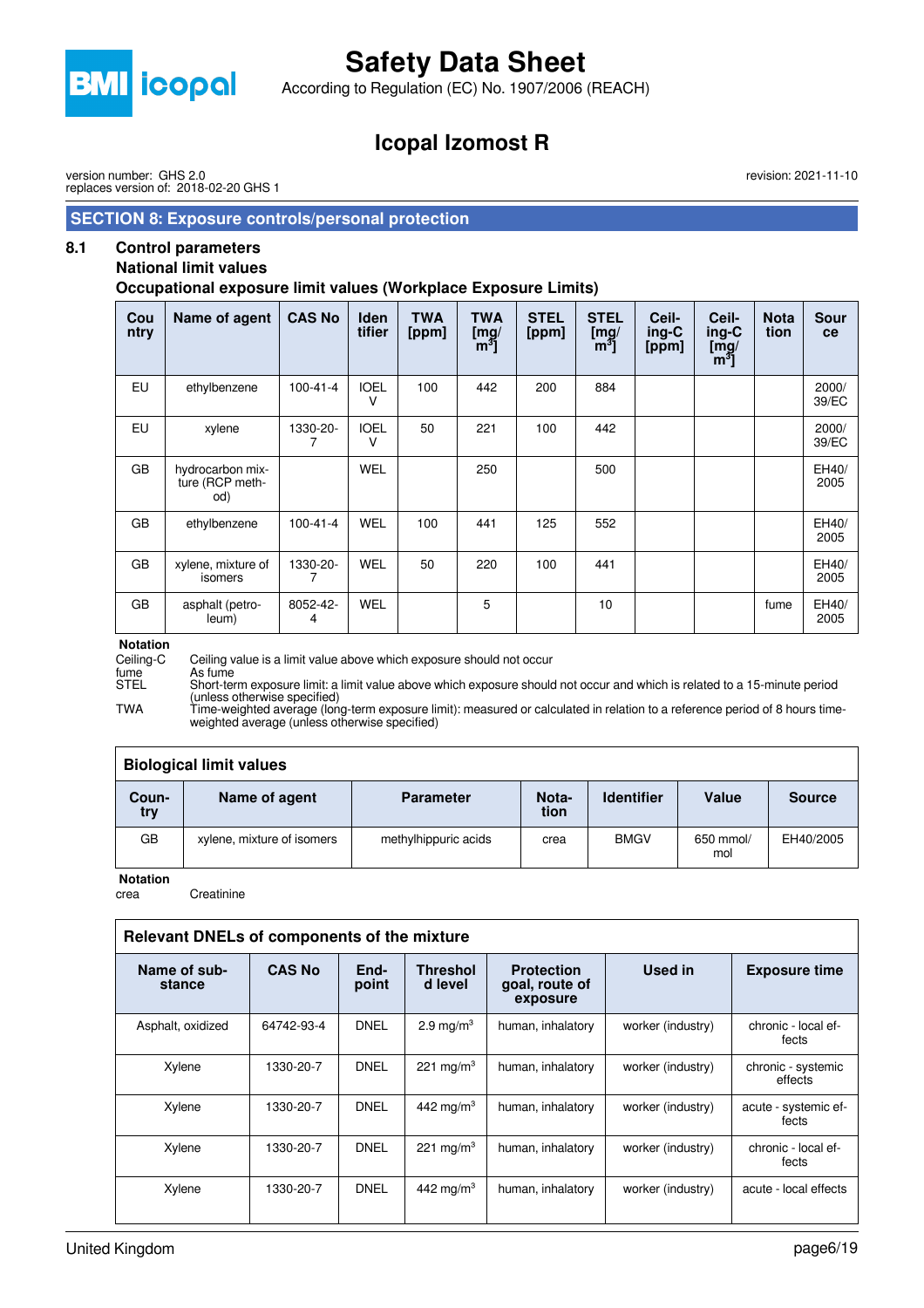

version number: GHS 2.0

replaces version of: 2018-02-20 GHS 1

# **Safety Data Sheet**

According to Regulation (EC) No. 1907/2006 (REACH)

## **Icopal Izomost R**

revision: 2021-11-10

| Relevant DNELs of components of the mixture |               |               |                               |                                                 |                                     |                                 |  |
|---------------------------------------------|---------------|---------------|-------------------------------|-------------------------------------------------|-------------------------------------|---------------------------------|--|
| Name of sub-<br>stance                      | <b>CAS No</b> | End-<br>point | <b>Threshol</b><br>d level    | <b>Protection</b><br>goal, route of<br>exposure | <b>Used in</b>                      | <b>Exposure time</b>            |  |
| Xylene                                      | 1330-20-7     | <b>DNEL</b>   | $212$ mg/kg<br>bw/day         | human, dermal                                   | worker (industry)                   | chronic - systemic<br>effects   |  |
| Relevant PNECs of components of the mixture |               |               |                               |                                                 |                                     |                                 |  |
| Name of sub-<br>stance                      | <b>CAS No</b> | End-<br>point | <b>Threshol</b><br>d level    | Organism                                        | <b>Environmental</b><br>compartment | <b>Exposure time</b>            |  |
| Xylene                                      | 1330-20-7     | <b>PNEC</b>   | $0.327 \frac{mg}{l}$          | aquatic organisms                               | freshwater                          | short-term (single<br>instance) |  |
| Xylene                                      | 1330-20-7     | <b>PNEC</b>   | $0.327 \frac{mg}{l}$          | aquatic organisms                               | marine water                        | short-term (single<br>instance) |  |
| Xylene                                      | 1330-20-7     | <b>PNEC</b>   | $6.58 \frac{mg}{l}$           | aquatic organisms                               | sewage treatment<br>plant (STP)     | short-term (single<br>instance) |  |
| Xylene                                      | 1330-20-7     | <b>PNEC</b>   | 12.46 $mg/ka$                 | aquatic organisms                               | freshwater sediment                 | short-term (single<br>instance) |  |
| Xylene                                      | 1330-20-7     | <b>PNEC</b>   | 12.46 $mg/kq$                 | aquatic organisms                               | marine sediment                     | short-term (single<br>instance) |  |
| Xylene                                      | 1330-20-7     | <b>PNEC</b>   | 2.31 $mg/kq$                  | terrestrial organ-<br>isms                      | soil                                | short-term (single<br>instance) |  |
| Pitch, petroleum,<br>arom.                  | 68187-58-6    | <b>PNEC</b>   | 3.6 $mg/1$                    | aquatic organisms                               | sewage treatment<br>plant (STP)     | short-term (single<br>instance) |  |
| Pitch, petroleum,<br>arom.                  | 68187-58-6    | <b>PNEC</b>   | 0.291 $mg/kq$                 | aquatic organisms                               | freshwater sediment                 | short-term (single<br>instance) |  |
| Pitch, petroleum,<br>arom.                  | 68187-58-6    | <b>PNEC</b>   | $0.128 \frac{mg}{ka}$         | aquatic organisms                               | marine sediment                     | short-term (single<br>instance) |  |
| Pitch, petroleum,<br>arom.                  | 68187-58-6    | <b>PNEC</b>   | 3.64 $\frac{\mu g}{\kappa q}$ | terrestrial organ-<br>isms                      | soil                                | short-term (single<br>instance) |  |

#### **8.2 Exposure controls**

#### **Appropriate engineering controls**

General ventilation.

#### **Individual protection measures (personal protective equipment)**

#### **Eye/face protection**

Wear eye/face protection.

**Skin protection**

#### **Hand protection**

Wear suitable gloves. Chemical protection gloves are suitable, which are tested according to EN 374. Check leak-tightness/impermeability prior to use. Protective gloves should be replaced immediately if damaged or in case of signs of wear. Selection of the glove material penetration times, rates of diffusion and degradation, refer to the manufacturer's instructions.

#### **Type of material**

IIR: isobutene-isoprene (butyl) rubber. Nitrile. Neoprene.

#### **Material thickness**  $>0.3$  mm

**Breakthrough times of the glove material**

>240 minutes (permeation: level 5)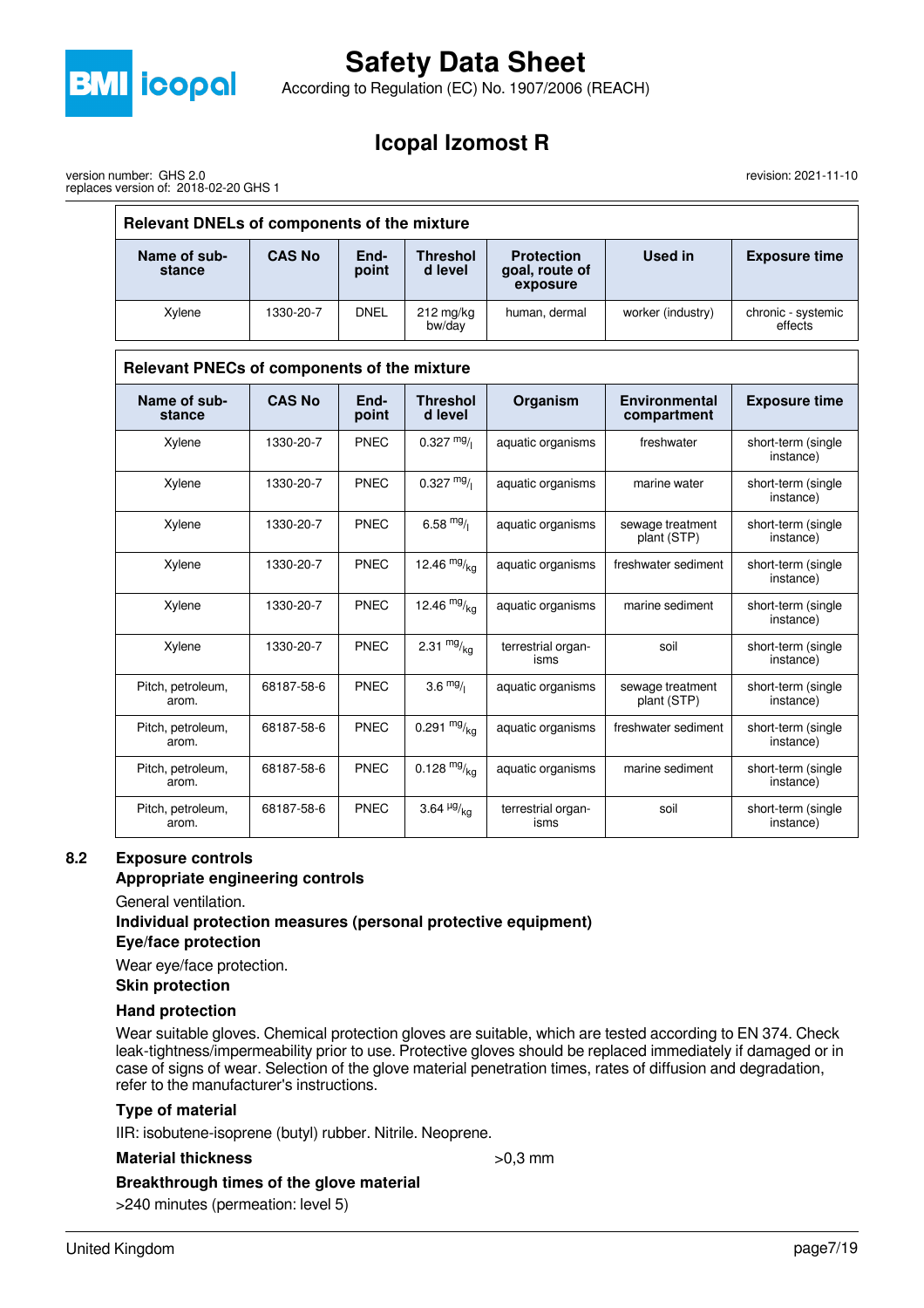

According to Regulation (EC) No. 1907/2006 (REACH)

## **Icopal Izomost R**

version number: GHS 2.0 replaces version of: 2018-02-20 GHS 1

**Other protection measures**

Take recovery periods for skin regeneration. Preventive skin protection (barrier creams/ointments) is recommended. Wash hands thoroughly after handling. Chemical protection suit.

#### **Respiratory protection**

In case of inadequate ventilation wear respiratory protection. Full face mask/half mask/quarter mask (EN 136/ 140). Type: A (against organic gases and vapours with a boiling point of > 65 °C , colour code: Brown).

#### **Environmental exposure controls**

Use appropriate container to avoid environmental contamination. Keep away from drains, surface and ground water.

 **SECTION 9: Physical and chemical properties**

#### **9.1 Information on basic physical and chemical properties**

| <b>Physical state</b>                                       | Liquid<br>Viscous                                |
|-------------------------------------------------------------|--------------------------------------------------|
| <b>Colour</b>                                               | <b>Black</b>                                     |
| Odour                                                       | Mild - Characteristic for organics               |
| <b>Melting point/freezing point</b>                         | $<$ -15 °C                                       |
| Boiling point or initial boiling point and boiling<br>range | $>130$ °C                                        |
| <b>Flammability</b>                                         | flammable liquid in accordance with GHS criteria |
| Lower and upper explosion limit                             | $0.8$ vol%<br>$7.1$ vol%<br>(For xylenes)        |
| <b>Flash point</b>                                          | >31 °C                                           |
| <b>Auto-ignition temperature</b>                            | Not determined                                   |
| <b>Decomposition temperature</b>                            | Not relevant                                     |
| PH (value)                                                  | Not determined                                   |
| <b>Kinematic viscosity</b>                                  | 110 – 150 $\text{mm}^2\text{/s}$ at 25 °C        |

#### **Solubility(ies)**

| Water solubility | Insoluble |
|------------------|-----------|
|------------------|-----------|

#### **Partition coefficient**

| Partition coefficient n-octanol/water (log value) | This information is not available |  |  |
|---------------------------------------------------|-----------------------------------|--|--|
|                                                   |                                   |  |  |
| Vapour pressure                                   | Not determined                    |  |  |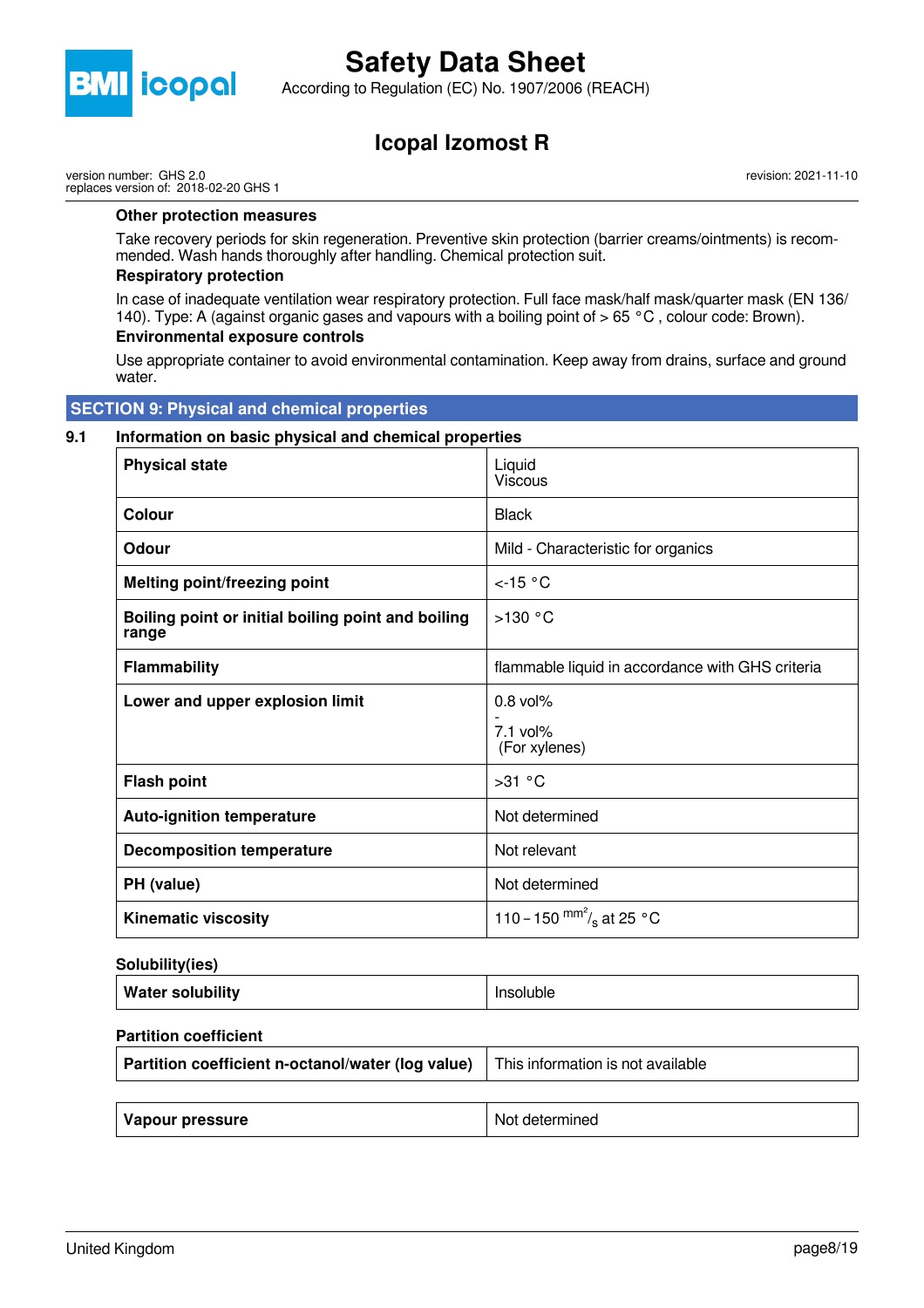

According to Regulation (EC) No. 1907/2006 (REACH)

## **Icopal Izomost R**

version number: GHS 2.0 replaces version of: 2018-02-20 GHS 1 revision: 2021-11-10

#### **Density and/or relative density**

| <b>Density</b>                 | Not determined                                |  |
|--------------------------------|-----------------------------------------------|--|
| <b>Relative vapour density</b> | information on this property is not available |  |
| <b>Relative density</b>        | 0.96 at 20 $^{\circ}$ C (water = 1)           |  |

Liquid

**Particle characteristics** Not relevant

## **9.2 Other information**

| <b>Other information</b>                              |                                                                                   |
|-------------------------------------------------------|-----------------------------------------------------------------------------------|
| Information with regard to physical hazard<br>classes | Hazard classes acc. to GHS<br>(Physical hazards):<br>Category 3: flammable liquid |
| Other safety characteristics                          |                                                                                   |
| Temperature class (EU, acc. to ATEX)                  | T3 Maximum permissible surface temperature on the<br>equipment: $200^{\circ}$ C   |

### **SECTION 10: Stability and reactivity**

#### **10.1 Reactivity**

This material is not reactive under normal ambient conditions.

**If heated**

Risk of ignition.

#### **10.2 Chemical stability**

The material is stable under normal ambient and anticipated storage and handling conditions of temperature and pressure.

#### **10.3 Possibility of hazardous reactions**

No known hazardous reactions.

#### **10.4 Conditions to avoid**

Keep away from heat, hot surfaces, sparks, open flames and other ignition sources. No smoking.

#### **10.5 Incompatible materials**

oxidisers, strong acids, strong bases

#### **10.6 Hazardous decomposition products**

Reasonably anticipated hazardous decomposition products produced as a result of use, storage, spill and heating are not known. Hazardous combustion products: see section 5.

#### **SECTION 11: Toxicological information**

#### **11.1 Information on hazard classes as defined in Regulation (EC) No 1272/2008**

Test data are not available for the complete mixture.

#### **Classification procedure**

The method for classification of the mixture is based on ingredients of the mixture (additivity formula). **Classification according to GHS (1272/2008/EC, CLP) Acute toxicity**

Shall not be classified as acutely toxic.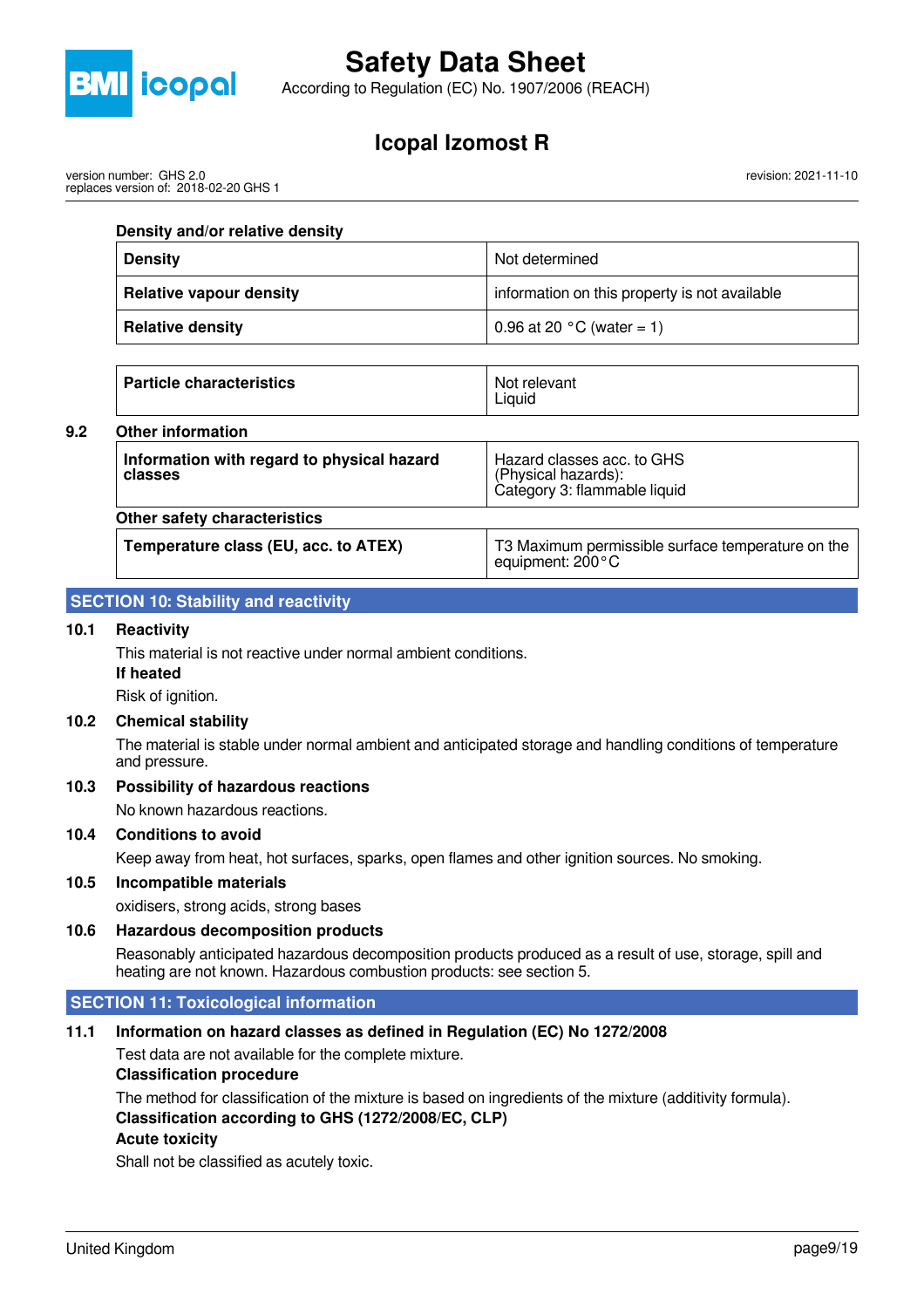

According to Regulation (EC) No. 1907/2006 (REACH)

# **Icopal Izomost R**

version number: GHS 2.0 replaces version of: 2018-02-20 GHS 1 revision: 2021-11-10

| Acute toxicity of components of the mixture |               |                          |                 |                             |                |  |  |
|---------------------------------------------|---------------|--------------------------|-----------------|-----------------------------|----------------|--|--|
| Name of substance                           | <b>CAS No</b> | <b>Exposure</b><br>route | <b>Endpoint</b> | <b>Value</b>                | <b>Species</b> |  |  |
| Asphalt, oxidized                           | 64742-93-4    | oral                     | LD50            | $>5,000$ mg/ <sub>kg</sub>  | rat            |  |  |
| Asphalt, oxidized                           | 64742-93-4    | dermal                   | LD50            | $>2,000$ mg/ <sub>kg</sub>  | rabbit         |  |  |
| Asphalt, oxidized                           | 64742-93-4    | inhalation: ya-<br>pour  | <b>LC50</b>     | >94.4 $mg/m^{3}/4h$         | rat            |  |  |
| Xylene                                      | 1330-20-7     | oral                     | LD50            | 3,523 $mg/kq$               | rat            |  |  |
| Xylene                                      | 1330-20-7     | dermal                   | LD50            | 5,627 $mg/kq$               | mouse          |  |  |
| Xylene                                      | 1330-20-7     | inhalation: ya-<br>pour  | <b>LC50</b>     | $>$ 20 $\frac{mg}{l}$ //4h  | rat            |  |  |
| Pitch, petroleum, arom.                     | 68187-58-6    | oral                     | LD50            | $>15,000$ mg/ <sub>kg</sub> | rat            |  |  |
| Pitch, petroleum, arom.                     | 68187-58-6    | dermal                   | LD50            | $>2,000$ mg/ <sub>kg</sub>  | rat            |  |  |

#### **Skin corrosion/irritation**

Causes skin irritation.

#### **Serious eye damage/eye irritation**

Causes serious eye irritation.

#### **Respiratory or skin sensitisation**

May cause an allergic skin reaction.

#### **Germ cell mutagenicity**

Shall not be classified as germ cell mutagenic.

#### **Carcinogenicity**

Shall not be classified as carcinogenic.

#### **Reproductive toxicity**

Shall not be classified as a reproductive toxicant.

#### **Specific target organ toxicity - single exposure**

May cause respiratory irritation.

#### **Specific target organ toxicity - repeated exposure**

May cause damage to organs (hearing organs) through prolonged or repeated exposure.

| <b>Hazard category</b> | Target organ   | <b>Exposure route</b> |
|------------------------|----------------|-----------------------|
|                        | hearing organs | if exposed            |

#### **Aspiration hazard**

Shall not be classified as presenting an aspiration hazard.

## **Symptoms related to the physical, chemical and toxicological characteristics**

## **If swallowed**

Abdominal pain. Nausea.

#### **If in eyes**

If splashed into an eye it may cause mechanical irritation of the cornea. Conjunctival suffusion.

#### **If inhaled**

Inhalation of vapours may cause respiratory irritation. In case of prolonged exposure narcotic effects are possible. Psychomotor agitation. Severe headache. Vertigo. Nausea. Narcosis. Deficits in perception and coordination, reaction time, or sleepiness. Chronic effects: damage to the central nervous system.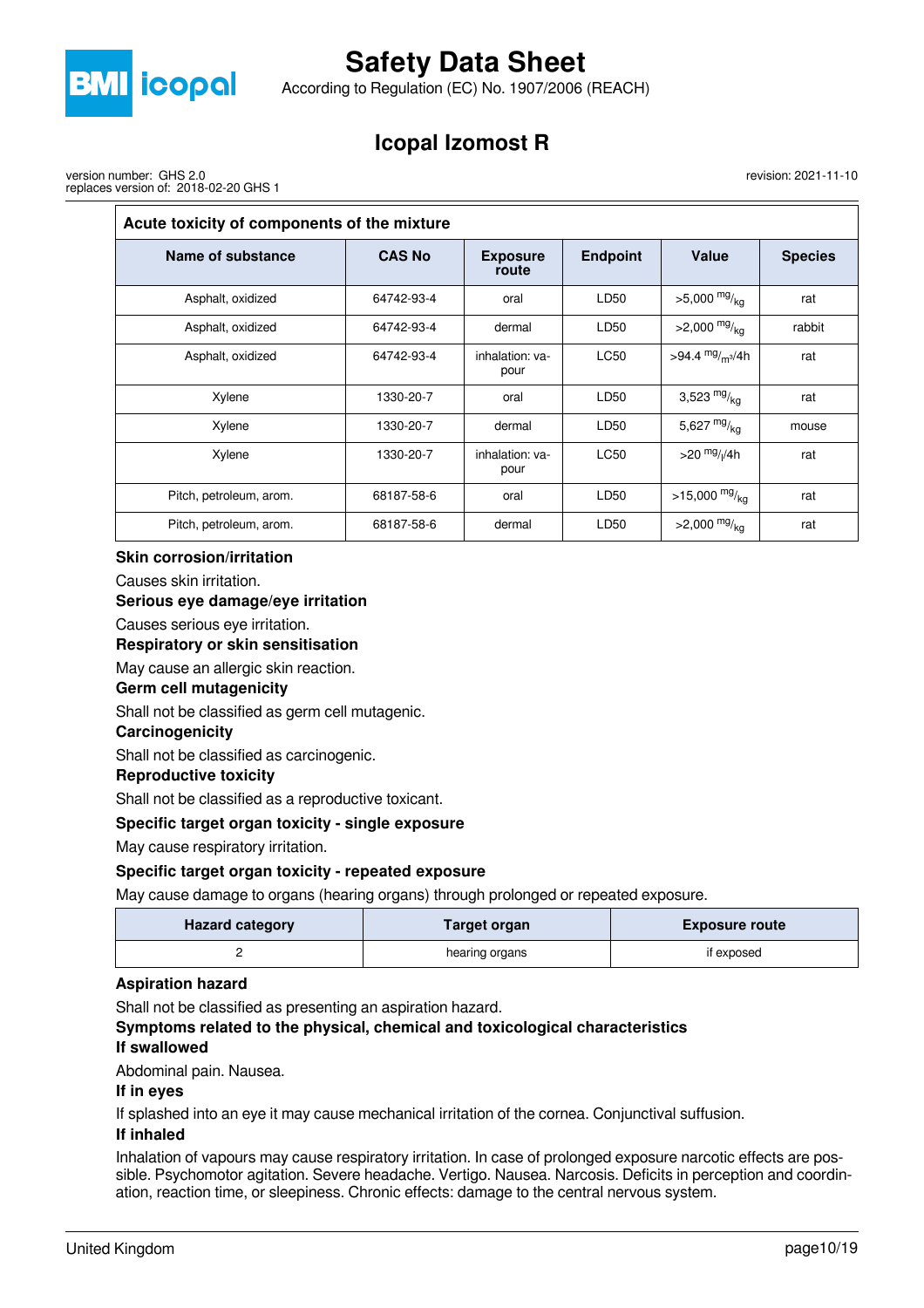

According to Regulation (EC) No. 1907/2006 (REACH)

## **Icopal Izomost R**

version number: GHS 2.0 replaces version of: 2018-02-20 GHS 1 revision: 2021-11-10

#### **If on skin**

Localised redness. Irritation. Scaling. Has degreasing effect on the skin. Repeated exposure may cause skin dryness or cracking.

### **11.2 Information on other hazards**

There is no additional information.

#### **SECTION 12: Ecological information**

#### **12.1 Toxicity**

Harmful to aquatic life with long lasting effects.

#### **Aquatic toxicity (acute)**

Test data are not available for the complete mixture.

#### **Aquatic toxicity (acute) of components of the mixture**

| Name of substance       | <b>CAS No</b> | <b>Endpoint</b>   | Value              | <b>Species</b>        | <b>Exposure</b><br>time |
|-------------------------|---------------|-------------------|--------------------|-----------------------|-------------------------|
| Asphalt, oxidized       | 64742-93-4    | <b>LL50</b>       | $>1,000$ mg/       | rainbow trout         | 96 h                    |
| Asphalt, oxidized       | 64742-93-4    | EL50              | $>1,000$ mg/       | algae                 | 72 h                    |
| Xylene                  | 1330-20-7     | LC50              | $8.4 \frac{mg}{l}$ | fish                  | 96 h                    |
| Xylene                  | 1330-20-7     | EC50              | 4.9 $mg/1$         | algae                 | 72 h                    |
| Xylene                  | 1330-20-7     | ErC <sub>50</sub> | 4.7 $mg/1$         | algae                 | 72 h                    |
| Pitch, petroleum, arom. | 68187-58-6    | <b>LL50</b>       | 128 $mg/1$         | fish                  | 96 h                    |
| Pitch, petroleum, arom. | 68187-58-6    | EL <sub>50</sub>  | $>1,000$ mg/       | aquatic invertebrates | 48 h                    |

#### **Aquatic toxicity (chronic)**

Test data are not available for the complete mixture.

| Name of substance       | <b>CAS No</b> | <b>Endpoint</b> | Value                  | <b>Species</b>        | <b>Exposure</b><br>time |
|-------------------------|---------------|-----------------|------------------------|-----------------------|-------------------------|
| Xylene                  | 1330-20-7     | <b>EL50</b>     | $2.9 \frac{mg}{l}$     | aquatic invertebrates | 21 <sub>d</sub>         |
| Xylene                  | 1330-20-7     | ErC50           | 4.36 $mg/$             | algae                 | 73 h                    |
| Xylene                  | 1330-20-7     | <b>EC50</b>     | $2.2 \frac{mg}{l}$     | algae                 | 73 h                    |
| Pitch, petroleum, arom. | 68187-58-6    | <b>LC50</b>     | 5.6 $\frac{\mu g}{I}$  | fish                  | 64 h                    |
| Pitch, petroleum, arom. | 68187-58-6    | <b>EC50</b>     | 59.7 $\frac{\mu g}{I}$ | aquatic invertebrates | 24 h                    |

#### **Biodegradation**

Asfalt: brak danych- substancja UVCB. Ksyleny - mieszanina izomerów: substancja łatwo ulega biodegradacji

#### **12.2 Persistence and degradability**

| Degradability of components of the mixture |               |                |                            |      |                                                              |  |  |
|--------------------------------------------|---------------|----------------|----------------------------|------|--------------------------------------------------------------|--|--|
| Name of sub-<br>stance                     | <b>CAS No</b> | <b>Process</b> | <b>Degradation</b><br>rate | Time | <b>Notes</b>                                                 |  |  |
| Asphalt, oxidized                          | 64742-93-4    | biotic/abiotic |                            | d    | hydrolysis - not rel-<br>evant, photolysis -<br>not relevant |  |  |
| Xylene                                     | 1330-20-7     | biotic/abiotic | 90%                        | 28d  |                                                              |  |  |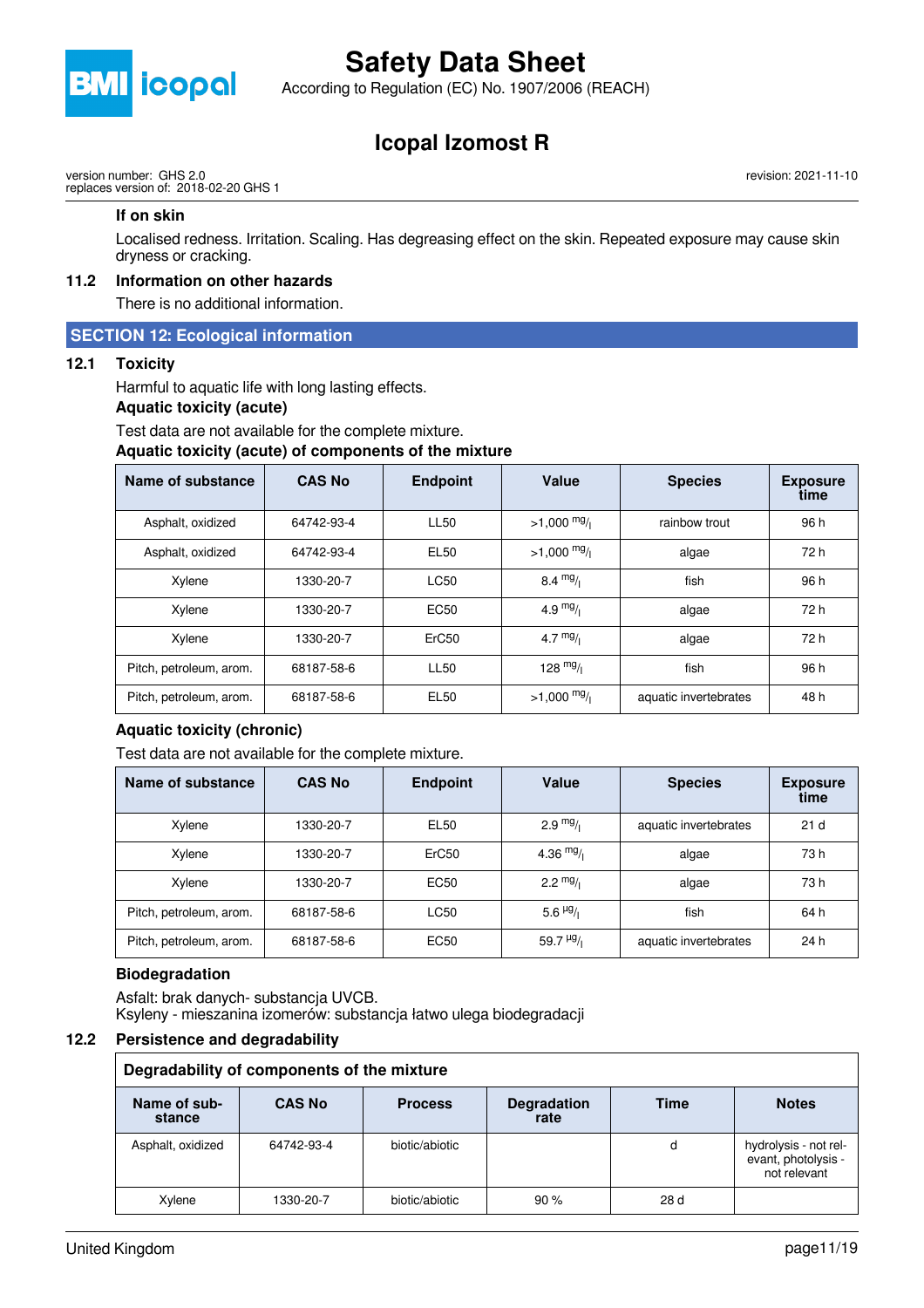

According to Regulation (EC) No. 1907/2006 (REACH)

## **Icopal Izomost R**

revision: 2021-11-10

| version number: GHS 2.0 |                                       |  |
|-------------------------|---------------------------------------|--|
|                         | replaces version of: 2018-02-20 GHS 1 |  |

| Persistence of components of the mixture                                                               |           |      |                 |  |  |  |  |
|--------------------------------------------------------------------------------------------------------|-----------|------|-----------------|--|--|--|--|
| Half-life<br>Name of substance<br><b>CAS No</b><br><b>Environmental</b><br><b>Notes</b><br>compartment |           |      |                 |  |  |  |  |
| Xvlene                                                                                                 | 1330-20-7 | soil | 23 <sub>d</sub> |  |  |  |  |

#### **12.3 Bioaccumulative potential**

Bioaccumulation is not expected.

| Bioaccumulative potential of components of the mixture                  |            |               |                                           |  |  |  |
|-------------------------------------------------------------------------|------------|---------------|-------------------------------------------|--|--|--|
| <b>BCF</b><br>BOD5/COD<br>Name of substance<br><b>CAS No</b><br>Log KOW |            |               |                                           |  |  |  |
| Xvlene                                                                  | 1330-20-7  | $>5.5 - 12.2$ | 3.12 – 3.2 (pH value: 7, 20 $^{\circ}$ C) |  |  |  |
| Pitch, petroleum, arom.                                                 | 68187-58-6 |               | 4.43 – 6.47 (25 °C)                       |  |  |  |

#### **12.4 Mobility in soil**

Data are not available.

#### **12.5 Results of PBT and vPvB assessment**

The substances in the mixture do not meet the PBT/vPvB criteria according to REACH, annex XIII.

### **12.6 Endocrine disrupting properties**

None of the ingredients are listed.

### **12.7 Other adverse effects**

Data are not available.

#### **SECTION 13: Disposal considerations**

#### **13.1 Waste treatment methods**

Waste should be recovered or disposed of in authorized incineration plants or waste facilities in accordance with applicable regulations.

#### **Waste treatment-relevant information**

Do not store at landfill sites. Recommended way of disposal: incineration in special waste incinerators.

### **Sewage disposal-relevant information**

Do not empty into drains. Avoid release to the environment. Refer to special instructions/safety data sheets. **Waste treatment of containers/packagings**

Completely emptied packages can be recycled. Handle contaminated packages in the same way as the substance itself.

#### **Remarks**

Please consider the relevant national or regional provisions. Waste shall be separated into the categories that can be handled separately by the local or national waste management facilities.

#### **SECTION 14: Transport information**

- **14.1 UN number or ID number ADR/RID/ADN** UN 1993 **IMDG-Code** UN 1993 **ICAO-TI** UN 1993
- **14.2 UN proper shipping name ICAO-TI** Flammable liquid, n.o.s.

**ADR/RID/ADN** FLAMMABLE LIQUID, N.O.S. **IMDG-Code** FLAMMABLE LIQUID, N.O.S.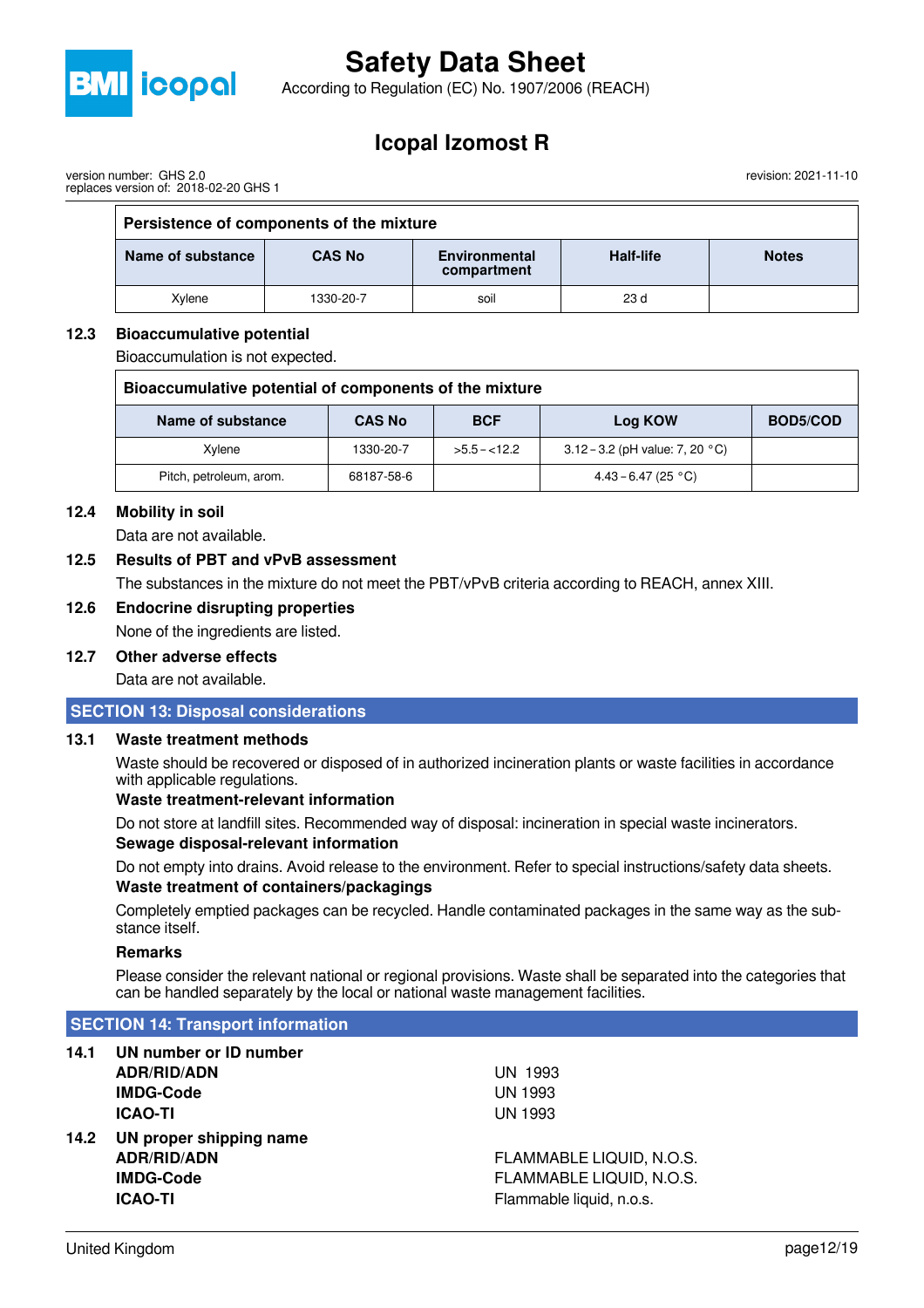

According to Regulation (EC) No. 1907/2006 (REACH)

# **Icopal Izomost R**

|      | version number: GHS 2.0<br>replaces version of: 2018-02-20 GHS 1             | revision: 2021-11-10                                                                   |
|------|------------------------------------------------------------------------------|----------------------------------------------------------------------------------------|
|      | <b>Technical nameHazardous ingredients</b>                                   | Ksylen<br>Ethylbenzene                                                                 |
| 14.3 | <b>Transport hazard class(es)</b>                                            |                                                                                        |
|      | <b>ADR/RID/ADN</b>                                                           | 3                                                                                      |
|      | <b>IMDG-Code</b>                                                             | 3                                                                                      |
|      | <b>ICAO-TI</b>                                                               | 3                                                                                      |
| 14.4 | <b>Packing group</b>                                                         |                                                                                        |
|      | <b>ADR/RID/ADN</b>                                                           | $\mathbf{III}$                                                                         |
|      | <b>IMDG-Code</b>                                                             | $\mathbf{III}$                                                                         |
|      | <b>ICAO-TI</b>                                                               | $\mathbf{III}$                                                                         |
| 14.5 | <b>Environmental hazards</b>                                                 | Non-environmentally hazardous acc. to the danger-<br>ous goods regulations             |
| 14.6 | Special precautions for user                                                 |                                                                                        |
|      | Provisions for dangerous goods (ADR) should be complied within the premises. |                                                                                        |
| 14.7 | Maritime transport in bulk according to IMO instruments                      |                                                                                        |
|      | The cargo is not intended to be carried in bulk.                             |                                                                                        |
|      |                                                                              |                                                                                        |
|      | Information for each of the UN Model Regulations                             |                                                                                        |
|      | information                                                                  | Transport of dangerous goods by road, rail and inland waterway (ADR/RID/ADN)Additional |
|      | <b>Classification code</b>                                                   | F <sub>1</sub>                                                                         |
|      | Danger label(s)                                                              | 3                                                                                      |
|      | W                                                                            |                                                                                        |
|      | <b>Special provisions (SP)</b>                                               | 274,601                                                                                |
|      | <b>Excepted quantities (EQ)</b>                                              | E <sub>1</sub>                                                                         |
|      | Limited quantities (LQ)                                                      | 5L                                                                                     |
|      | <b>Transport category (TC)</b>                                               | 3                                                                                      |
|      | <b>Tunnel restriction code (TRC)</b>                                         | D/E                                                                                    |
|      | <b>Hazard identification No</b>                                              | 30                                                                                     |
|      | <b>Emergency Action Code</b>                                                 | 3Y                                                                                     |
|      | International Maritime Dangerous Goods Code (IMDG)Additional information     |                                                                                        |
|      | <b>Marine pollutant</b>                                                      |                                                                                        |
|      | Danger label(s)                                                              | $\boldsymbol{3}$                                                                       |
|      |                                                                              |                                                                                        |
|      | <b>Special provisions (SP)</b>                                               | 223, 274, 955                                                                          |
|      | <b>Excepted quantities (EQ)</b>                                              | E1                                                                                     |
|      | Limited quantities (LQ)                                                      | 5L                                                                                     |
|      | <b>EmS</b>                                                                   | F-E, S-E                                                                               |
|      | <b>Stowage category</b>                                                      | A                                                                                      |
|      |                                                                              |                                                                                        |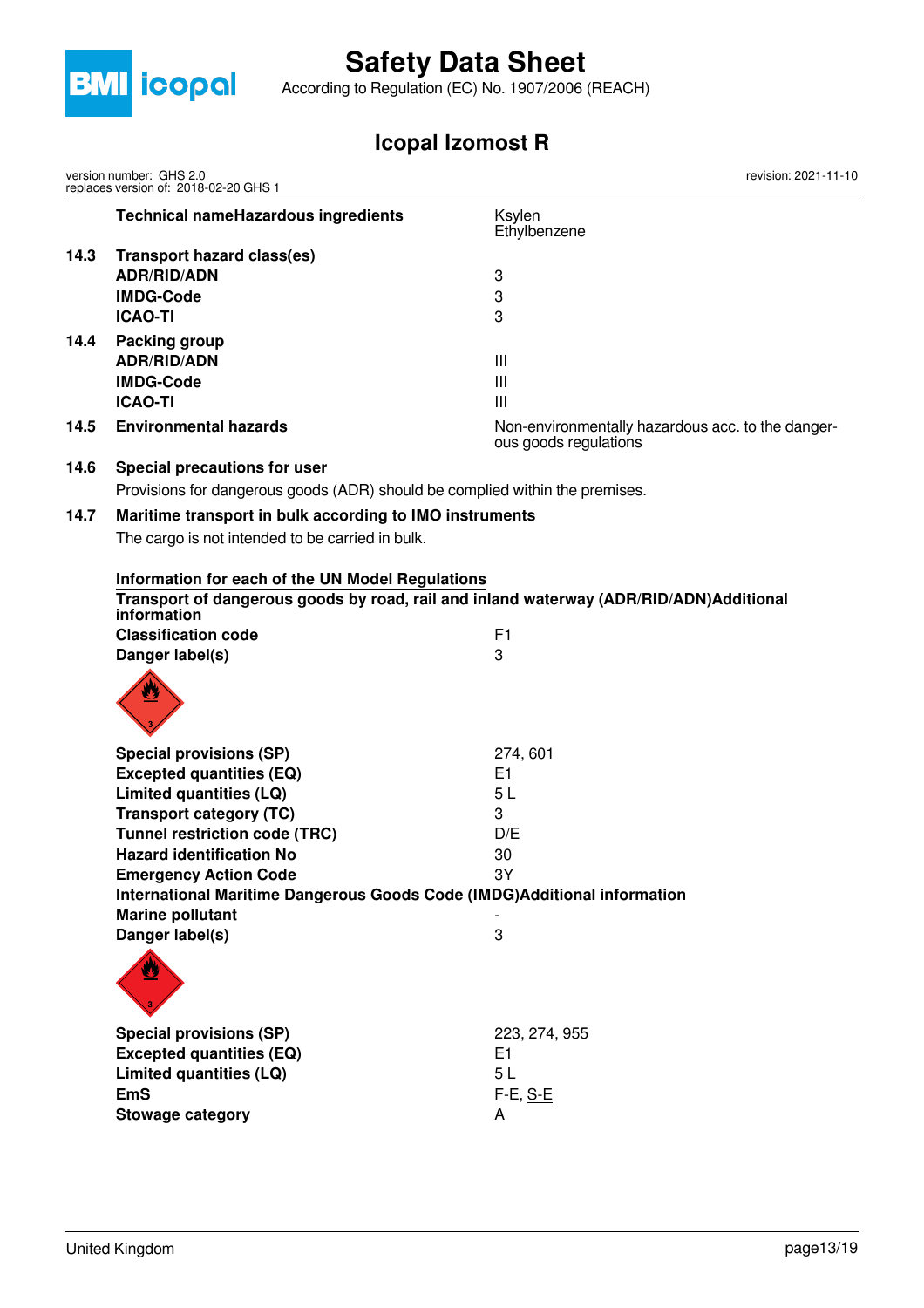

According to Regulation (EC) No. 1907/2006 (REACH)

## **Icopal Izomost R**

**International Civil Aviation Organization (ICAO-IATA/DGR)Additional information Danger label(s)** 3 **Special provisions (SP)** A3 **Excepted quantities (EQ)** E1 **Limited quantities (LQ)** 10 L  **SECTION 15: Regulatory information** version number: GHS 2.0 replaces version of: 2018-02-20 GHS 1 revision: 2021-11-10

#### **15.1 Safety, health and environmental regulations/legislation specific for the substance or mixture Relevant provisions of the European Union (EU) Restrictions according to REACH, Annex XVII:**

the product and listed ingredients are subject to the following restrictions, according to REACH Annex XVII. None of these restrictions are applicable for the identified use of the product

| Dangerous substances with restrictions (REACH, Annex XVII) |                                                                                                       |    |  |  |
|------------------------------------------------------------|-------------------------------------------------------------------------------------------------------|----|--|--|
| Name of substance<br>Name acc. to inventory                |                                                                                                       |    |  |  |
| Icopal Izomost R                                           | this product meets the criteria for classification in accord-<br>ance with Regulation No 1272/2008/EC | 3  |  |  |
| ethylbenzene                                               | flammable / pyrophoric                                                                                | 40 |  |  |
| Xvlene                                                     | flammable / pyrophoric                                                                                | 40 |  |  |

## **List of substances subject to authorisation (REACH, Annex XIV)/SVHC - candidate list**

none of the ingredients are listed

#### **Regulation concerning the establishment of a European Pollutant Release and Transfer Register (PRTR)**

| Pollutant release and transfer registers (PRTR) |               |                |
|-------------------------------------------------|---------------|----------------|
| Name of substance                               | <b>CAS No</b> | <b>Remarks</b> |
| ethylbenzene                                    | 100-41-4      | (11)           |
| Xylene                                          | 1330-20-7     | (17)<br>(11)   |

**Legend**

(11) Single pollutants are to be reported if the threshold for BTEX (the sum parameter of benzene, toluene, ethyl benzene, xylenes) is ex-

ceeded (17) Total mass of xylene (ortho-xylene, meta-xylene, para-xylene)

### **Water Framework Directive (WFD)**

| List of pollutants (WFD) |               |           |                |
|--------------------------|---------------|-----------|----------------|
| Name of substance        | <b>CAS No</b> | Listed in | <b>Remarks</b> |
| Pitch, petroleum, arom.  |               | A)        |                |

**Legend**

A) Indicative list of the main pollutants

### **Regulation on persistent organic pollutants (POP)**

None of the ingredients are listed.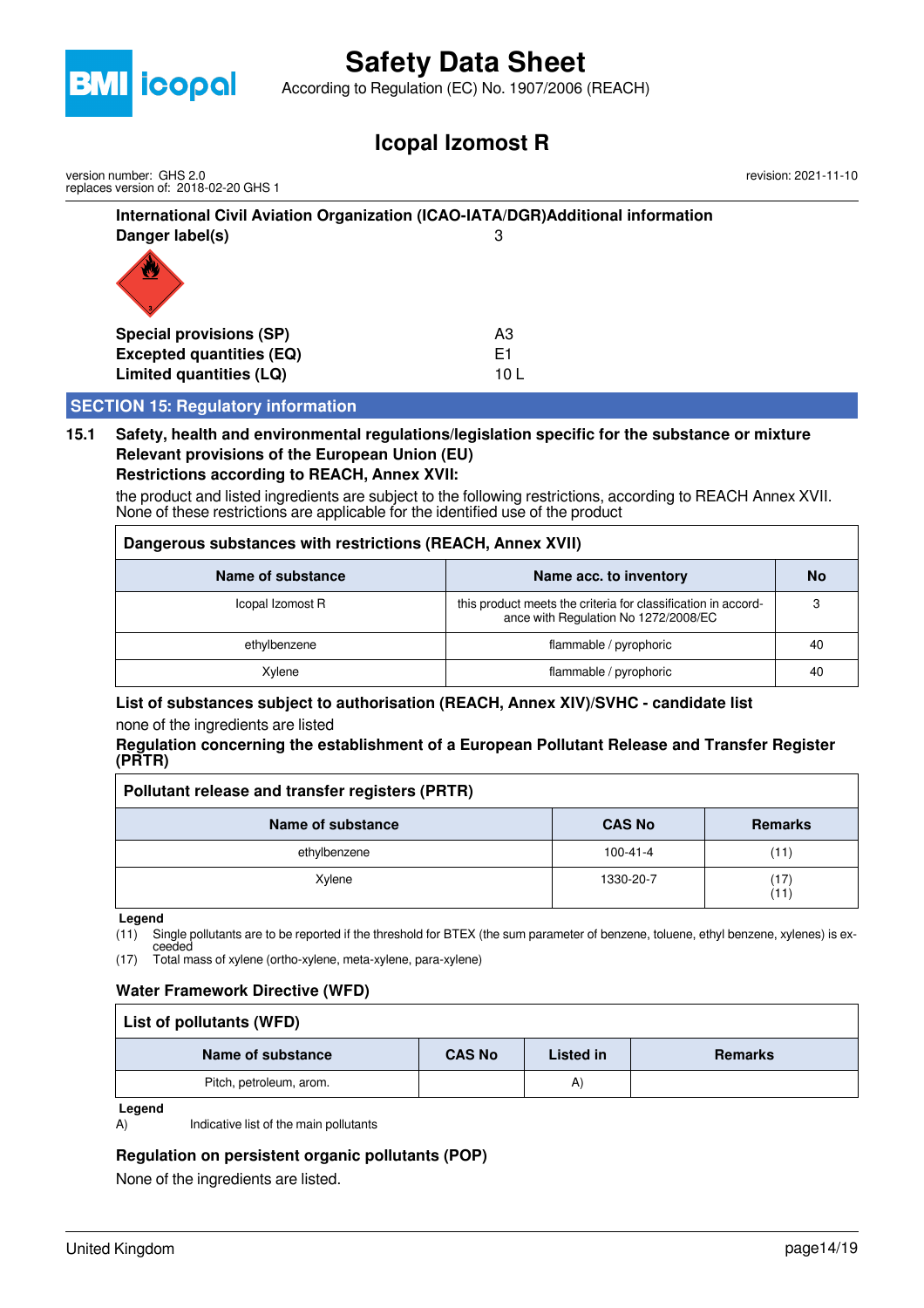

According to Regulation (EC) No. 1907/2006 (REACH)

## **Icopal Izomost R**

version number: GHS 2.0 replaces version of: 2018-02-20 GHS 1

#### **15.2 Chemical Safety Assessment**

The Chemical Safety Assessment is not required for the mixture.

#### **SECTION 16: Other information**

#### **Indication of changes (revised safety data sheet)**

| <b>Section</b> | Former entry (text/value)                                                                                                                                                                                                                                                                                                                                                                                                                                                 | Actual entry (text/value)                                                                                                                                                                                                                                                                                                                                                                                                                                                                                                                                                                                                                                                                                                                                                                   |
|----------------|---------------------------------------------------------------------------------------------------------------------------------------------------------------------------------------------------------------------------------------------------------------------------------------------------------------------------------------------------------------------------------------------------------------------------------------------------------------------------|---------------------------------------------------------------------------------------------------------------------------------------------------------------------------------------------------------------------------------------------------------------------------------------------------------------------------------------------------------------------------------------------------------------------------------------------------------------------------------------------------------------------------------------------------------------------------------------------------------------------------------------------------------------------------------------------------------------------------------------------------------------------------------------------|
| 1.1            |                                                                                                                                                                                                                                                                                                                                                                                                                                                                           | Unique formula identifier(UFI):<br>RERA-QAW6-6F4T-DF4T                                                                                                                                                                                                                                                                                                                                                                                                                                                                                                                                                                                                                                                                                                                                      |
| 1.3            | Details of the supplier of the safety data sheet:<br>Icopal Sp. z o.o.<br>ul. Łaska 169/197<br>98-220 Zduńska Wola<br>Poland                                                                                                                                                                                                                                                                                                                                              | Details of the supplier of the safety data sheet:<br>BMI Icopal Sp. z o.o.<br>Ul. Łaska 169/197<br>98-220 Zduńska Wola<br>Poland                                                                                                                                                                                                                                                                                                                                                                                                                                                                                                                                                                                                                                                            |
|                | Telephone: +48 / 043 823 41 11<br>e-mail: kch.pl@icopal.com<br>Website: www.icopal.pl                                                                                                                                                                                                                                                                                                                                                                                     | Telephone: +48 / 043 823 41 11<br>e-mail: kch.pl@bmigroup.com<br>Website: www.icopal.pl                                                                                                                                                                                                                                                                                                                                                                                                                                                                                                                                                                                                                                                                                                     |
| 2.1            |                                                                                                                                                                                                                                                                                                                                                                                                                                                                           | Classification according to Regulation (EC) No 1272/<br>2008 (CLP):<br>change in the listing (table)                                                                                                                                                                                                                                                                                                                                                                                                                                                                                                                                                                                                                                                                                        |
| 2.2            |                                                                                                                                                                                                                                                                                                                                                                                                                                                                           | Pictograms:<br>change in the listing (table)                                                                                                                                                                                                                                                                                                                                                                                                                                                                                                                                                                                                                                                                                                                                                |
| 2.2            |                                                                                                                                                                                                                                                                                                                                                                                                                                                                           | Hazard statements:<br>change in the listing (table)                                                                                                                                                                                                                                                                                                                                                                                                                                                                                                                                                                                                                                                                                                                                         |
| 2.2            |                                                                                                                                                                                                                                                                                                                                                                                                                                                                           | Precautionary statements:<br>change in the listing (table)                                                                                                                                                                                                                                                                                                                                                                                                                                                                                                                                                                                                                                                                                                                                  |
| 2.2            | Hazardous ingredients for labelling:<br>Pitch, petroleum, arom., Xylene                                                                                                                                                                                                                                                                                                                                                                                                   | Hazardous ingredients for labelling:<br>Xvlene<br>Pitch, petroleum, arom.<br>Ethylbenzene                                                                                                                                                                                                                                                                                                                                                                                                                                                                                                                                                                                                                                                                                                   |
| 3.2            |                                                                                                                                                                                                                                                                                                                                                                                                                                                                           | Mixtures:<br>change in the listing (table)                                                                                                                                                                                                                                                                                                                                                                                                                                                                                                                                                                                                                                                                                                                                                  |
| 5.2            | Hazardous combustion products:<br>carbon monoxide (CO), carbon dioxide (CO2), fumes                                                                                                                                                                                                                                                                                                                                                                                       | Hazardous combustion products:<br>nitrogen oxides (NOx), carbon monoxide (CO), carbon di-<br>oxide (CO2), sulphur oxides (SOx), fumes                                                                                                                                                                                                                                                                                                                                                                                                                                                                                                                                                                                                                                                       |
| 6.1            | Personal precautions, protective equipment and emer-<br>gency procedures:<br>Avoid contact with skin and eyes. Do not breathe vapours.<br>Wear protective clothing. The solvent contained in the<br>mixture evaporates easily -ensure adequate<br>ventilation. Eliminate all sources of ignition. Vapors of the<br>solvent are heavier than air, they can form an explosive<br>mixture with air. Vapors may spread along the floor and<br>reach distant ignition sources. | Personal precautions, protective equipment and emer-<br>gency procedures:<br>Do not breathe vapours. Stop the leak if possible and safe<br>to do so (seal, close the liquid isolation valve, put the leak-<br>ing or damaged container to emergency container). Wear<br>suitable protective equipment (including personal protect-<br>ive equipment referred to under Section 8 of the safety<br>data sheet) to prevent any contamination of skin, eyes<br>and personal clothing. The solvent contained in the mix-<br>ture evaporates easily. Ensure adequate ventilation. Elim-<br>inate all sources of ignition. Vapors of the solvent are<br>heavier than air, they can form an explosive mixture with<br>air. Vapors may spread along the floor and reach distant<br>ignition sources. |
| 8.1            |                                                                                                                                                                                                                                                                                                                                                                                                                                                                           | Relevant DNELs of components of the mixture:<br>change in the listing (table)                                                                                                                                                                                                                                                                                                                                                                                                                                                                                                                                                                                                                                                                                                               |
| 8.2            |                                                                                                                                                                                                                                                                                                                                                                                                                                                                           | Material thickness:<br>$>0.3$ mm                                                                                                                                                                                                                                                                                                                                                                                                                                                                                                                                                                                                                                                                                                                                                            |
| 8.2            |                                                                                                                                                                                                                                                                                                                                                                                                                                                                           | Breakthrough times of the glove material:<br>>240 minutes (permeation: level 5)                                                                                                                                                                                                                                                                                                                                                                                                                                                                                                                                                                                                                                                                                                             |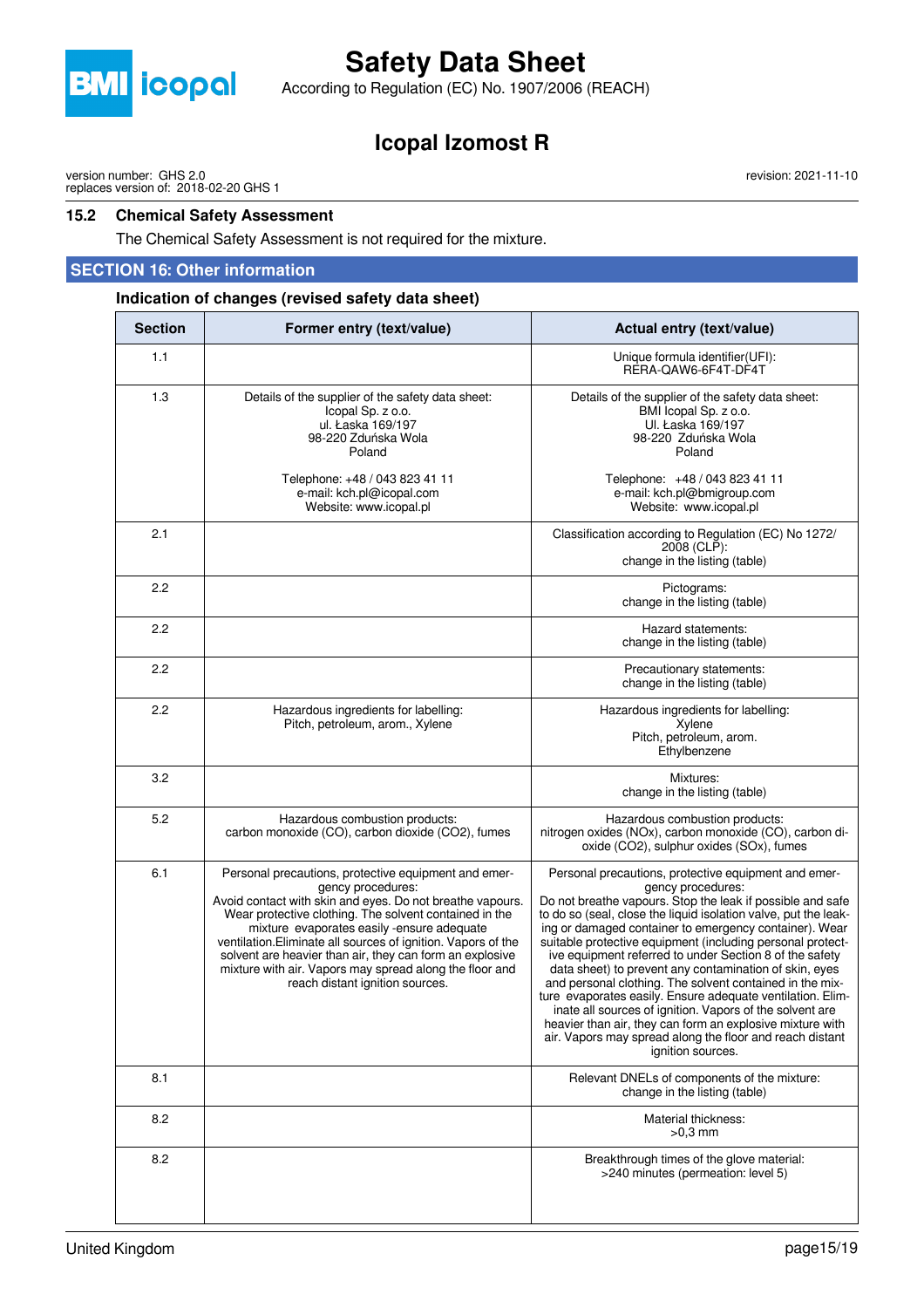

version number: GHS 2.0

replaces version of: 2018-02-20 GHS 1

# **Safety Data Sheet**

According to Regulation (EC) No. 1907/2006 (REACH)

## **Icopal Izomost R**

revision: 2021-11-10

| <b>Section</b> | Former entry (text/value)                                                                                                                                                                                                | Actual entry (text/value)                                                                                                                                                                                                                               |
|----------------|--------------------------------------------------------------------------------------------------------------------------------------------------------------------------------------------------------------------------|---------------------------------------------------------------------------------------------------------------------------------------------------------------------------------------------------------------------------------------------------------|
| 11.1           |                                                                                                                                                                                                                          | Specific target organ toxicity - repeated exposure:<br>change in the listing (table)                                                                                                                                                                    |
| 11.1           | • If on skin:<br>localised redness, irritation, scaling, pruritis, allergic reac-<br>tions, has degreasing effect on the skin, repeated expos-<br>ure may cause skin dryness or cracking                                 | If on skin:<br>Localised redness. Irritation. Scaling. Has degreasing ef-<br>fect on the skin. Repeated exposure may cause skin dry-<br>ness or cracking.                                                                                               |
| 12.2           |                                                                                                                                                                                                                          | Degradability of components of the mixture:<br>change in the listing (table)                                                                                                                                                                            |
| 12.2           |                                                                                                                                                                                                                          | Persistence of components of the mixture:<br>change in the listing (table)                                                                                                                                                                              |
| 12.6           | Other adverse effects:<br>Data are not available.                                                                                                                                                                        | Endocrine disrupting properties:<br>None of the ingredients are listed.                                                                                                                                                                                 |
| 14.7           | <b>Emergency Action Code:</b><br>3YF                                                                                                                                                                                     |                                                                                                                                                                                                                                                         |
| 14.7           |                                                                                                                                                                                                                          | <b>Emergency Action Code:</b><br>3Y                                                                                                                                                                                                                     |
| 15.1           | • Restrictions according to REACH, Annex XVII:<br>None of the ingredients are listed.                                                                                                                                    | Restrictions according to REACH, Annex XVII:<br>the product and listed ingredients are subject to the fol-<br>lowing restrictions, according to REACH Annex XVII.<br>None of these restrictions are applicable for the identified<br>use of the product |
| 15.1           | • SVHC substances included in the Candidate List ac-<br>cording to article 59 p. 10 of REACH:<br>Polycyclic Aromatic Hydrocarbons (PAH) (concentration<br>$= 0.036\%$ ).<br>Benzo[a]pyrene (concentration = $10,8$ ppm). |                                                                                                                                                                                                                                                         |
| 15.1           |                                                                                                                                                                                                                          | Regulation concerning the establishment of a European<br>Pollutant Release and Transfer Register (PRTR)                                                                                                                                                 |
| 15.1           |                                                                                                                                                                                                                          | Water Framework Directive (WFD)                                                                                                                                                                                                                         |

### **Abbreviations and acronyms**

| Abbr.           | Descriptions of used abbreviations                                                                                                                                                                                            |
|-----------------|-------------------------------------------------------------------------------------------------------------------------------------------------------------------------------------------------------------------------------|
| 2000/39/EC      | Commission Directive establishing a first list of indicative occupational exposure limit values in implementation of<br>Council Directive 98/24/EC                                                                            |
| Acute Tox.      | Acute toxicity                                                                                                                                                                                                                |
| <b>ADN</b>      | Accord européen relatif au transport international des marchandises dangereuses par voies de navigation<br>intérieures (European Agreement concerning the International Carriage of Dangerous Goods by Inland Water-<br>ways) |
| ADR             | Accord relatif au transport international des marchandises dangereuses par route (Agreement concerning the In-<br>ternational Carriage of Dangerous Goods by Road)                                                            |
| ADR/RID/ADN     | Agreements concerning the International Carriage of Dangerous Goods by Road/Rail/Inland Waterways (ADR/<br>RID/ADN)                                                                                                           |
| Aquatic Chronic | Hazardous to the aquatic environment - chronic hazard                                                                                                                                                                         |
| Asp. Tox.       | Aspiration hazard                                                                                                                                                                                                             |
| <b>ATE</b>      | <b>Acute Toxicity Estimate</b>                                                                                                                                                                                                |
| <b>BCF</b>      | Bioconcentration factor                                                                                                                                                                                                       |
| <b>BOD</b>      | Biochemical Oxygen Demand                                                                                                                                                                                                     |
| Carc.           | Carcinogenicity                                                                                                                                                                                                               |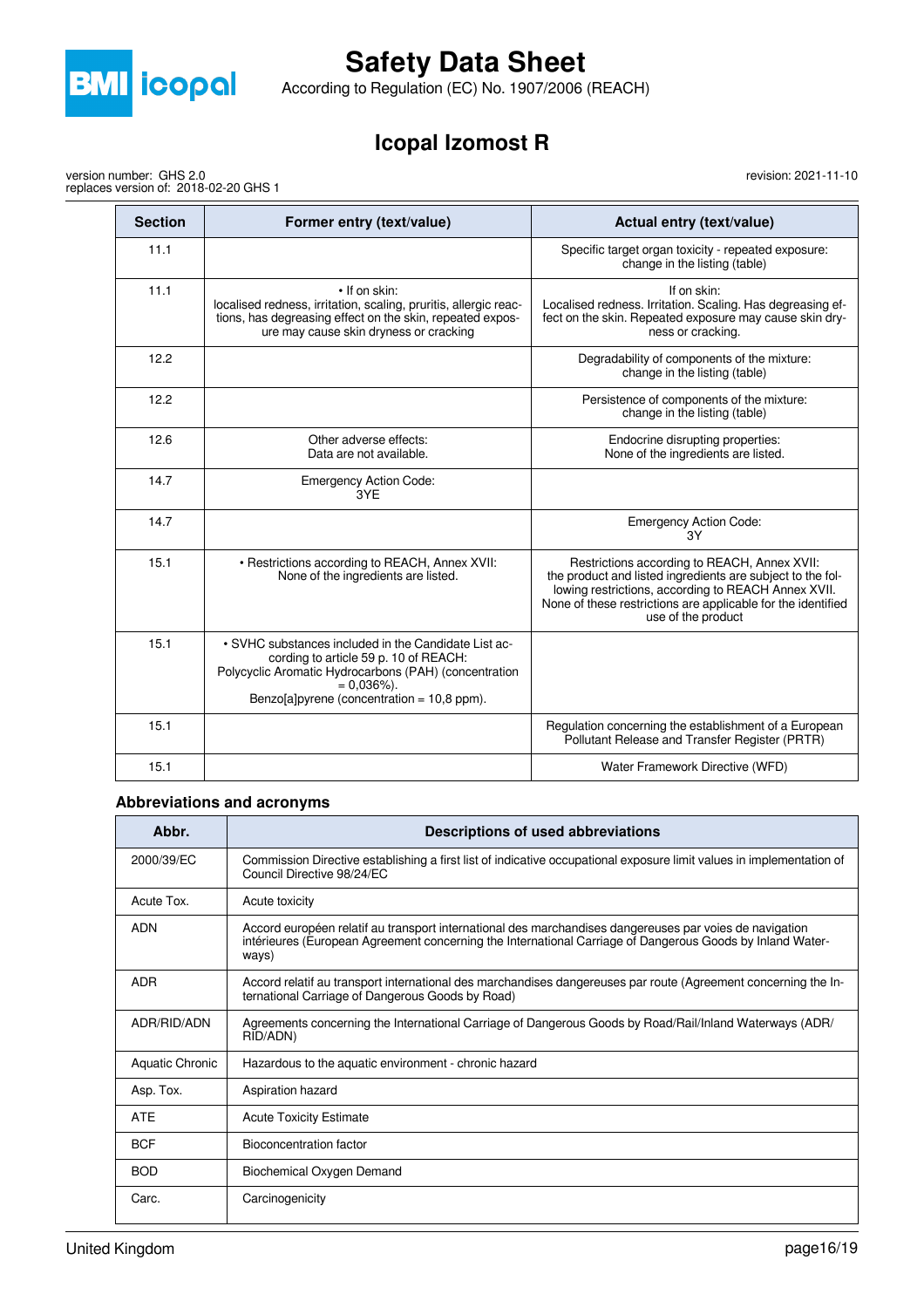

According to Regulation (EC) No. 1907/2006 (REACH)

# **Icopal Izomost R**

revision: 2021-11-10

version number: GHS 2.0 replaces version of: 2018-02-20 GHS 1

| Abbr.           | <b>Descriptions of used abbreviations</b>                                                                                                                                            |
|-----------------|--------------------------------------------------------------------------------------------------------------------------------------------------------------------------------------|
| CAS             | Chemical Abstracts Service (service that maintains the most comprehensive list of chemical substances)                                                                               |
| Ceiling-C       | Ceiling value                                                                                                                                                                        |
| <b>CLP</b>      | Regulation (EC) No 1272/2008 on classification, labelling and packaging of substances and mixtures                                                                                   |
| COD             | Chemical oxygen demand                                                                                                                                                               |
| DGR             | Dangerous Goods Regulations (see IATA/DGR)                                                                                                                                           |
| DNEL            | Derived No-Effect Level                                                                                                                                                              |
| <b>EC50</b>     | Effective Concentration 50 %. The EC50 corresponds to the concentration of a tested substance causing 50 %<br>changes in response (e.g. on growth) during a specified time interval  |
| EC No           | The EC Inventory (EINECS, ELINCS and the NLP-list) is the source for the seven-digit EC number, an identifier<br>of substances commercially available within the EU (European Union) |
| EH40/2005       | EH40/2005 Workplace exposure limits (http://www.nationalarchives.gov.uk/doc/open-government-licence/)                                                                                |
| <b>EINECS</b>   | European Inventory of Existing Commercial Chemical Substances                                                                                                                        |
| EL50            | Effective Loading 50 %: the EL50 corresponds to the loading rate required to produce a response in 50% of the<br>test organisms                                                      |
| <b>ELINCS</b>   | European List of Notified Chemical Substances                                                                                                                                        |
| EmS             | <b>Emergency Schedule</b>                                                                                                                                                            |
| ErC50           | ≡ EC50: in this method, that concentration of test substance which results in a 50 % reduction in either growth<br>(EbC50) or growth rate (ErC50) relative to the control            |
| Eye Dam.        | Seriously damaging to the eye                                                                                                                                                        |
| Eye Irrit.      | Irritant to the eye                                                                                                                                                                  |
| Flam. Liq.      | Flammable liquid                                                                                                                                                                     |
| GHS             | "Globally Harmonized System of Classification and Labelling of Chemicals" developed by the United Nations                                                                            |
| <b>IATA</b>     | International Air Transport Association                                                                                                                                              |
| <b>IATA/DGR</b> | Dangerous Goods Regulations (DGR) for the air transport (IATA)                                                                                                                       |
| <b>ICAO</b>     | International Civil Aviation Organization                                                                                                                                            |
| <b>ICAO-TI</b>  | Technical instructions for the safe transport of dangerous goods by air                                                                                                              |
| <b>IMDG</b>     | International Maritime Dangerous Goods Code                                                                                                                                          |
| IMDG-Code       | International Maritime Dangerous Goods Code                                                                                                                                          |
| index No        | The Index number is the identification code given to the substance in Part 3 of Annex VI to Regulation (EC) No<br>1272/2008                                                          |
| <b>IOELV</b>    | Indicative occupational exposure limit value                                                                                                                                         |
| <b>LC50</b>     | Lethal Concentration 50%: the LC50 corresponds to the concentration of a tested substance causing 50 % lethal-<br>ity during a specified time interval                               |
| LD50            | Lethal Dose 50 %: the LD50 corresponds to the dose of a tested substance causing 50 % lethality during a spe-<br>cified time interval                                                |
| <b>LL50</b>     | Lethal Loading 50 %: the LL50 corresponds to the loading rate causing 50 % lethality                                                                                                 |
| log KOW         | n-Octanol/water                                                                                                                                                                      |
| <b>NLP</b>      | No-Longer Polymer                                                                                                                                                                    |
| PBT             | Persistent, Bioaccumulative and Toxic                                                                                                                                                |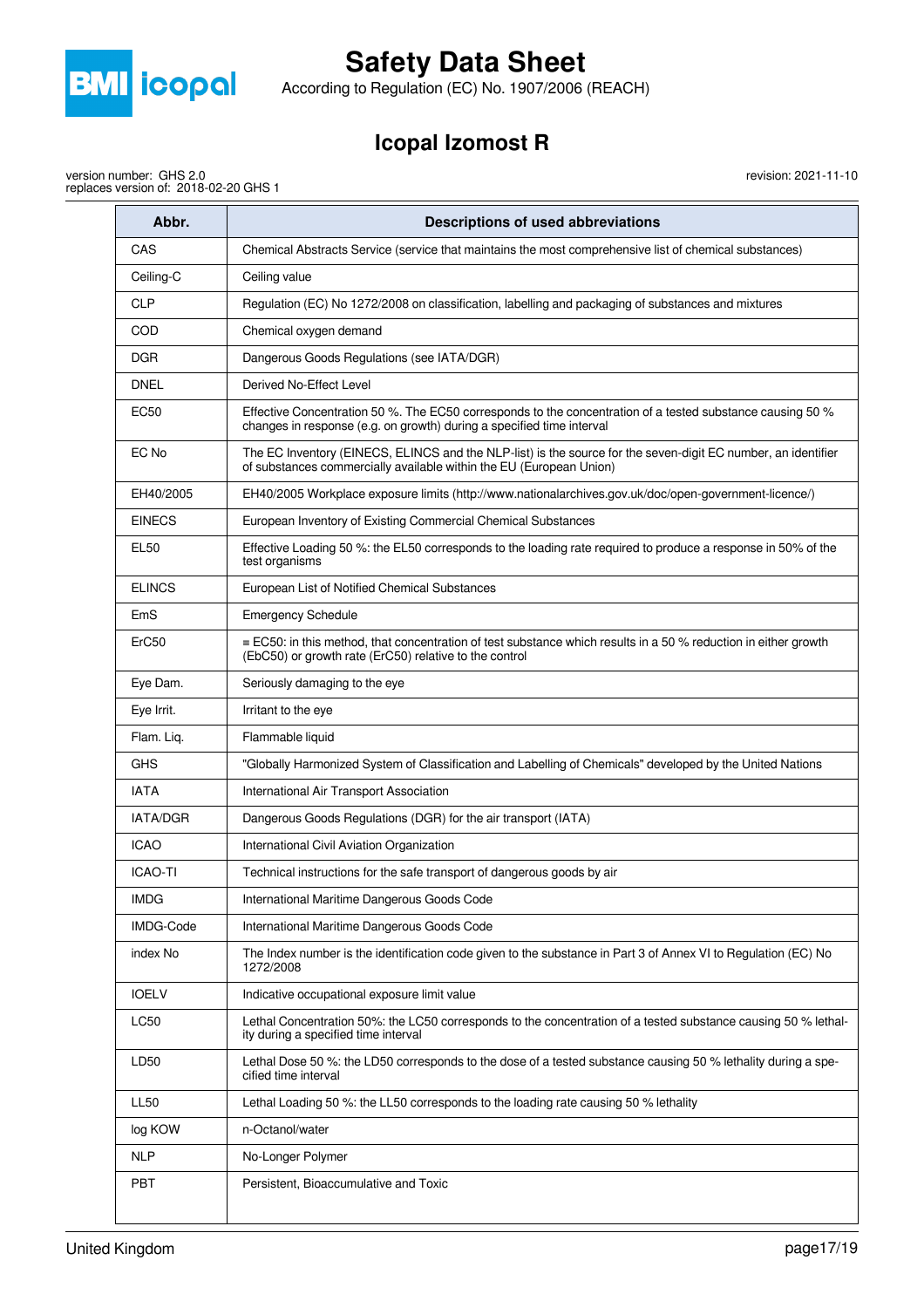

According to Regulation (EC) No. 1907/2006 (REACH)

# **Icopal Izomost R**

revision: 2021-11-10

version number: GHS 2.0 replaces version of: 2018-02-20 GHS 1

| Abbr.          | Descriptions of used abbreviations                                                                                                                                           |
|----------------|------------------------------------------------------------------------------------------------------------------------------------------------------------------------------|
| <b>PNEC</b>    | <b>Predicted No-Effect Concentration</b>                                                                                                                                     |
| ppm            | Parts per million                                                                                                                                                            |
| <b>RCP</b>     | Reciprocal calculation procedure                                                                                                                                             |
| <b>REACH</b>   | Registration, Evaluation, Authorisation and Restriction of Chemicals                                                                                                         |
| <b>RID</b>     | Règlement concernant le transport International ferroviaire des marchandises Dangereuses (Regulations con-<br>cerning the International carriage of Dangerous goods by Rail) |
| Skin Corr.     | Corrosive to skin                                                                                                                                                            |
| Skin Irrit.    | Irritant to skin                                                                                                                                                             |
| Skin Sens.     | Skin sensitisation                                                                                                                                                           |
| <b>STEL</b>    | Short-term exposure limit                                                                                                                                                    |
| <b>STOT RE</b> | Specific target organ toxicity - repeated exposure                                                                                                                           |
| STOT SE        | Specific target organ toxicity - single exposure                                                                                                                             |
| <b>SVHC</b>    | Substance of Very High Concern                                                                                                                                               |
| <b>TWA</b>     | Time-weighted average                                                                                                                                                        |
| vPvB           | Very Persistent and very Bioaccumulative                                                                                                                                     |
| WEL            | Workplace exposure limit                                                                                                                                                     |

### **Key literature references and sources for data**

Regulation (EC) No 1272/2008 on classification, labelling and packaging of substances and mixtures. Regulation (EC) No. 1907/2006 (REACH), amended by 2020/878/EU.

Transport of dangerous goods by road, rail and inland waterway (ADR/RID/ADN). International Maritime Dangerous Goods Code (IMDG). Dangerous Goods Regulations (DGR) for the air transport (IATA).

#### **Classification procedure**

Physical and chemical properties. The classification is based on tested mixture. Health hazards. Environmental hazards. The method for classification of the mixture is based on ingredients of the mixture (additivity formula).

|  |  | List of relevant phrases (code and full text as stated in section 2 and 3) |
|--|--|----------------------------------------------------------------------------|
|--|--|----------------------------------------------------------------------------|

| Code             | Text                                                                                |
|------------------|-------------------------------------------------------------------------------------|
| H <sub>225</sub> | Highly flammable liquid and vapour.                                                 |
| H <sub>226</sub> | Flammable liquid and vapour.                                                        |
| H304             | May be fatal if swallowed and enters airways.                                       |
| H312             | Harmful in contact with skin.                                                       |
| H315             | Causes skin irritation.                                                             |
| H317             | May cause an allergic skin reaction.                                                |
| H319             | Causes serious eye irritation.                                                      |
| H332             | Harmful if inhaled.                                                                 |
| H335             | May cause respiratory irritation.                                                   |
| H350             | May cause cancer.                                                                   |
| H373             | May cause damage to organs (hearing organs) through prolonged or repeated exposure. |